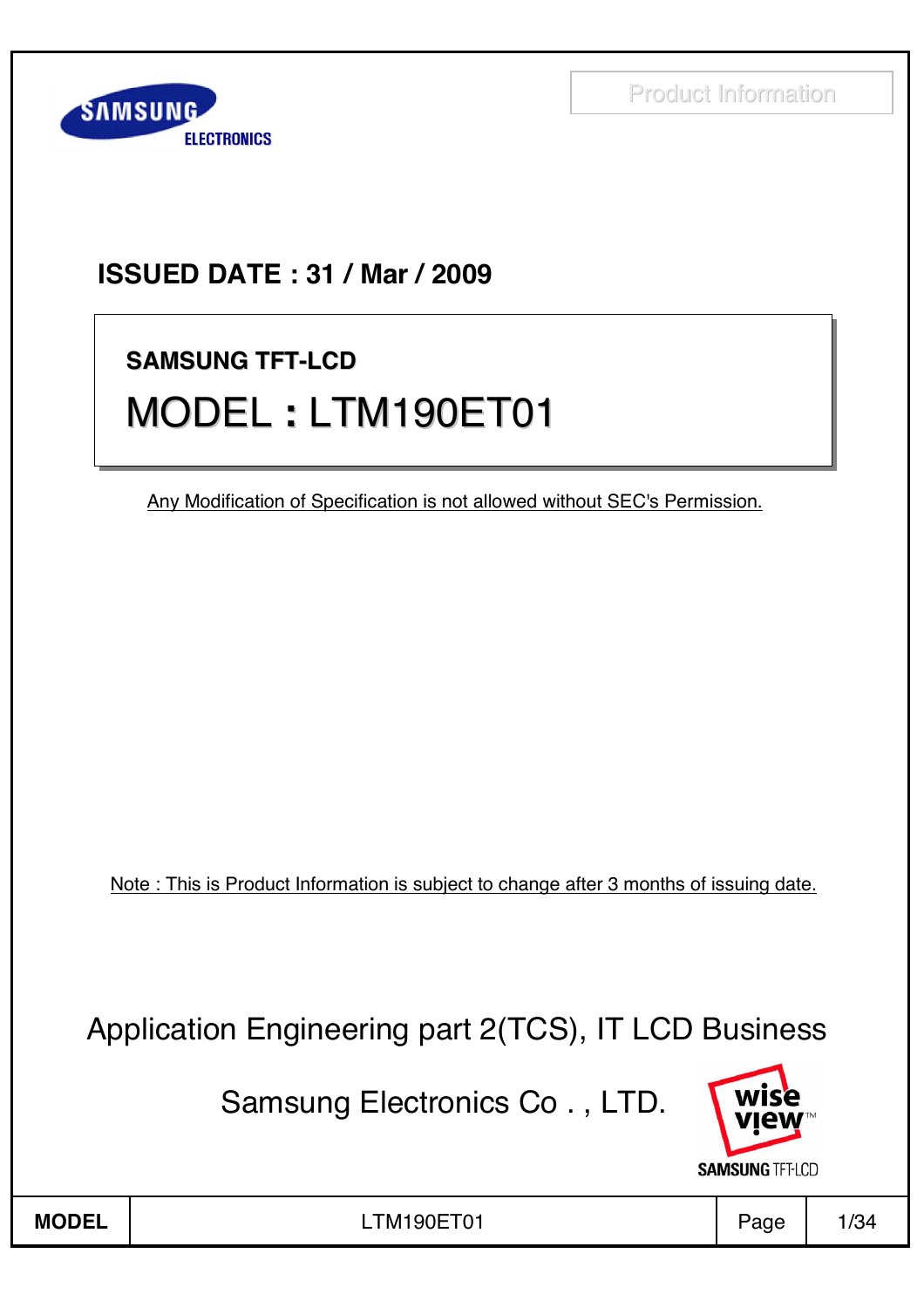| <b>Contents</b>                                                                                                                                            | <b>Product Information</b> |
|------------------------------------------------------------------------------------------------------------------------------------------------------------|----------------------------|
|                                                                                                                                                            |                            |
|                                                                                                                                                            |                            |
|                                                                                                                                                            |                            |
| 3.1 TFT LCD Module<br>3.2 Back Light Unit                                                                                                                  |                            |
| 4.1 TFT LCD Module<br>4.2 Back Light Unit                                                                                                                  |                            |
|                                                                                                                                                            |                            |
| 5.1 Input Signal & Power<br>5.2 LVDS Interface<br>5.3 Back Light Unit<br>5.4 Input Signals, Basic Display Colors and Gray Scale of Each Color              |                            |
| 6.1 Timing Parameters (DE only mode)<br>6.2 Timing Diagrams of interface Signal (DE only mode)<br>6.3 Power ON/OFF Sequence<br>6.4 VDD Power Dip Condition |                            |
|                                                                                                                                                            |                            |
| 10.1 Handling<br>10.2 Storage<br>10.3 Operation<br>10.4 Operation Condition Guide<br>10.5 Others                                                           |                            |
|                                                                                                                                                            |                            |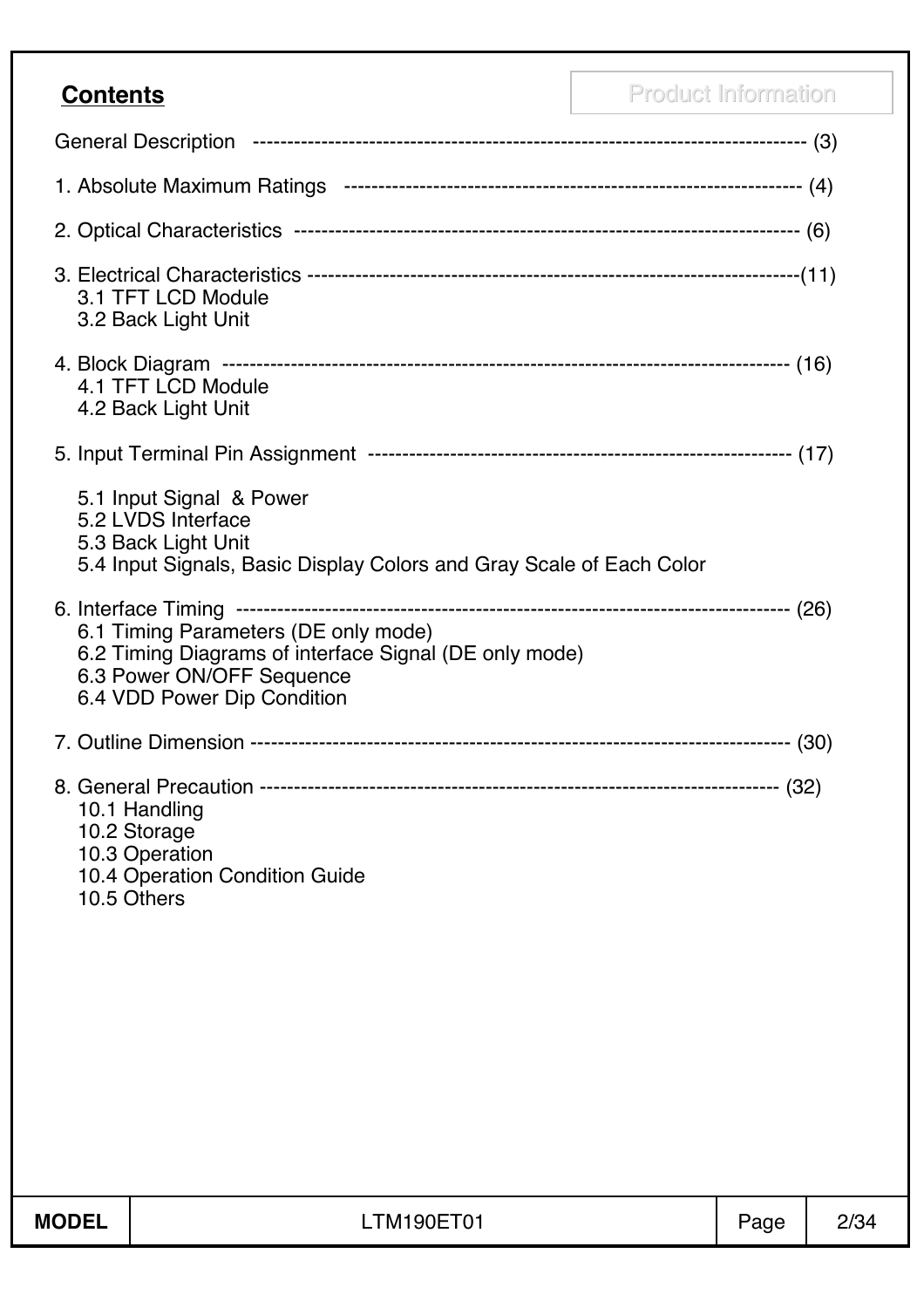## **General Description**

#### **Description**

LTM190ET01 is a color active matrix liquid crystal display (LCD) that uses amorphous silicon TFT (Thin Film Transistor) as switching components. This model is composed of a TFT LCD panel, a driver circuit and a back light unit. The resolution of a 19.0" is 1280 x 1024 and this model can display up to 16.7 millions colors.

#### **Features**

- **High contrast ratio, high aperture structure**
- **TN (Twisted Nematic) mode**
- Wide Viewing Angle
- High speed response
- SXGA (1280 x 1024 pixels) resolution
- **Low power consumption**
- 2 CCFLs (Cold Cathode Fluorescent Lamp)
- DE (Data Enable) only mode
- LVDS (Low Voltage Differential Signaling) interface (2pixel/clock)
- **Compact Size Design**
- RoHS compliance
- TCO'03 compliance

#### **Applications**

- Workstation & desktop monitors
- **-** Display terminals for AV application products
- **•** Monitors for industrial machine
	- \* If the module is used to other applications besides the above, please contact SEC in advance.

## **General Information**

| <b>Items</b>               |                          | Specification              |       | <b>Note</b> |
|----------------------------|--------------------------|----------------------------|-------|-------------|
| <b>Pixel Pitch</b>         |                          | $0.294(H) \times 0.294(W)$ |       |             |
| <b>Active Display Area</b> |                          | 376.32(H) x 301.056(V)     | mm    |             |
| <b>Surface Treatment</b>   |                          | Haze 25%, Hard Coating(3H) |       |             |
| <b>Display Colors</b>      |                          | 16.7M (6 bit Hi-FRC)       |       |             |
| Number of Pixels           |                          | 1280 x 1024                | pixel |             |
|                            | <b>Pixel Arrangement</b> | <b>RGB</b> vertical stripe |       |             |
|                            | <b>Display Mode</b>      | <b>Normally White</b>      |       |             |
| Luminance of White         |                          | 250 (Typ.)                 |       |             |
| <b>MODEL</b>               |                          | LTM190ET01                 | Page  | 3/34        |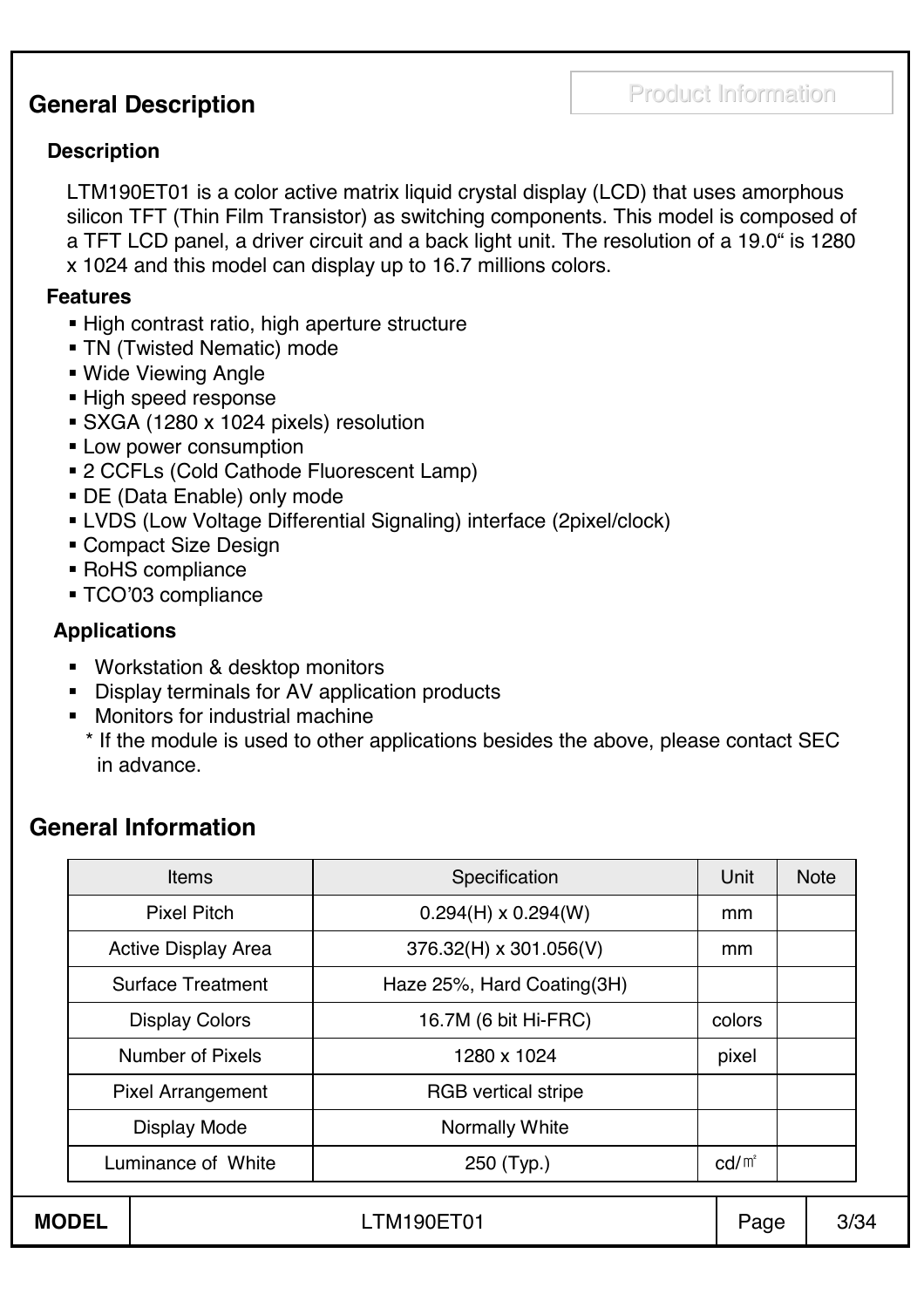#### **Mechanical Information**

| Item           |                | Min.           | Typ.                     | Max.  | Unit | <b>Note</b>        |
|----------------|----------------|----------------|--------------------------|-------|------|--------------------|
|                | Horizontal (H) | 395.5          | 396.0                    | 396.5 | mm   |                    |
| Module<br>size | Vertical (V)   | 323.5          | 324.0                    | 324.5 | mm   | w/o inverter ass'y |
|                | Depth (D)      | $\blacksquare$ | $\overline{\phantom{a}}$ | 17.0  | mm   |                    |
| Weight         |                | ۰              | $\blacksquare$           | 2,400 | g    | LCD module only    |

Note (1) Mechanical tolerance is  $\pm$  0.5mm unless there is a special comment.

# **1. Absolute Maximum Ratings**

If the condition exceeds maximum ratings, it can cause malfunction or unrecoverable damage to the device.

| Item                                               | Symbol                      | Min.    | Max. | Unit | <b>Note</b> |
|----------------------------------------------------|-----------------------------|---------|------|------|-------------|
| <b>Power Supply Voltage</b>                        | $\mathsf{V}_{\mathsf{DD}}$  | GND-0.5 | 6.5  | V    | (1)         |
| Data Signal                                        | $V_{sig}$                   |         | 5    | V    |             |
| Storage temperature                                | $\mathsf{T}_{\textsf{STG}}$ | $-25$   | 60   | °C   | (2)         |
| Center of Glass surface temperature<br>(Operation) | $\mathsf{I}_{\mathsf{OPR}}$ | 0       | 50   | °C   | (2)         |
| Shock (non - operating)                            | $S_{\text{nop}}$            |         | 50   | G    | (3)         |
| Vibration (non - operating)                        | $V_{\text{nop}}$            |         | 1.5  | G    | (4)         |

Note (1) Ta=  $25 \pm 2$  °C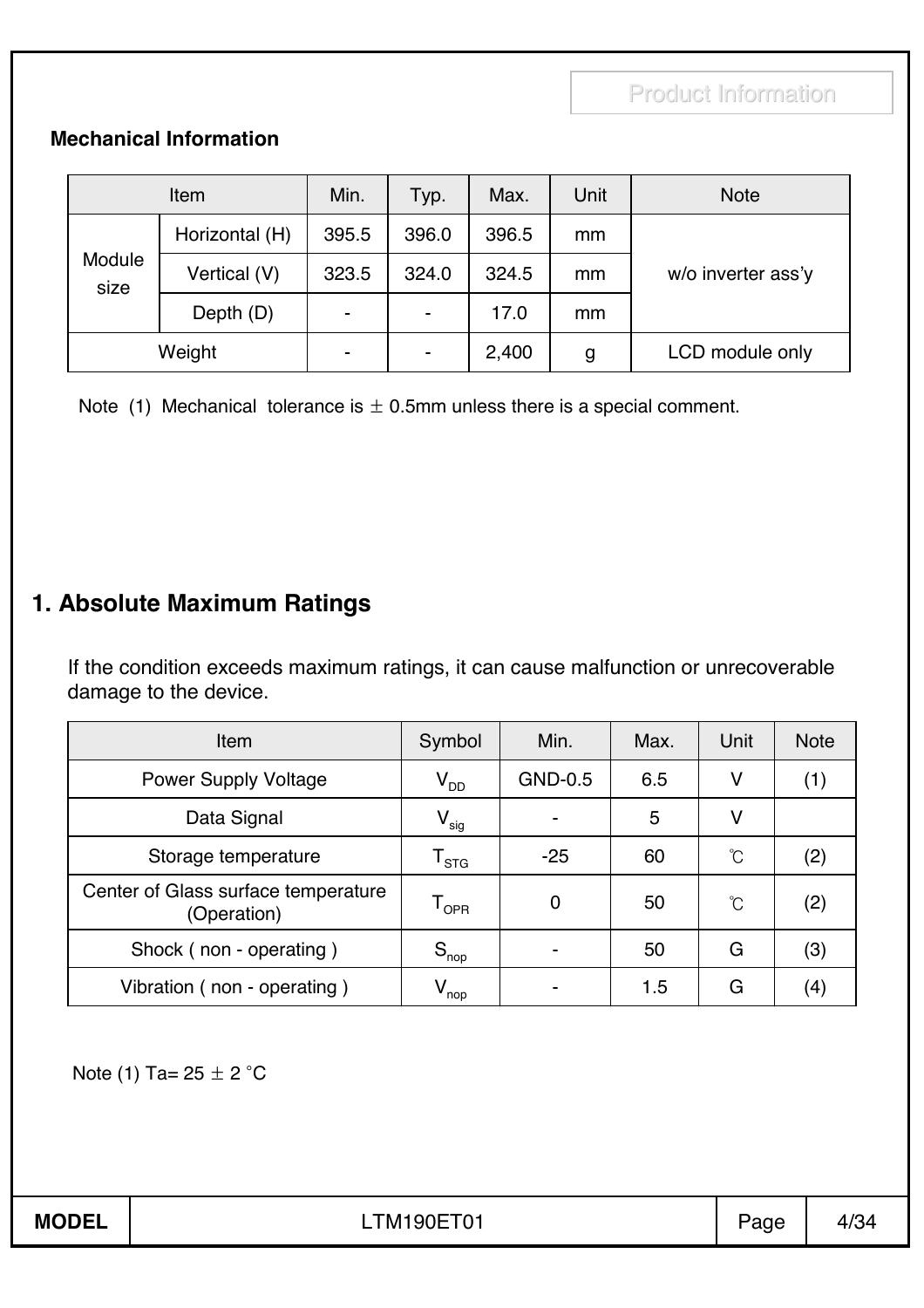- (2) Temperature and relative humidity range are shown in the figure below.
	- a. 90 % RH Max. (Ta  $\leq$  39 °C)
	- b. Maximum wet-bulb temperature at 39 °C or less. (Ta  $\leq$  39 °C)
	- c. No condensation
- (3) 11ms, sine wave, one time for  $\pm X$ ,  $\pm Y$ ,  $\pm Z$  axis
- (4) 10-300 Hz, Sweep rate 10min, 30min for X,Y,Z axis

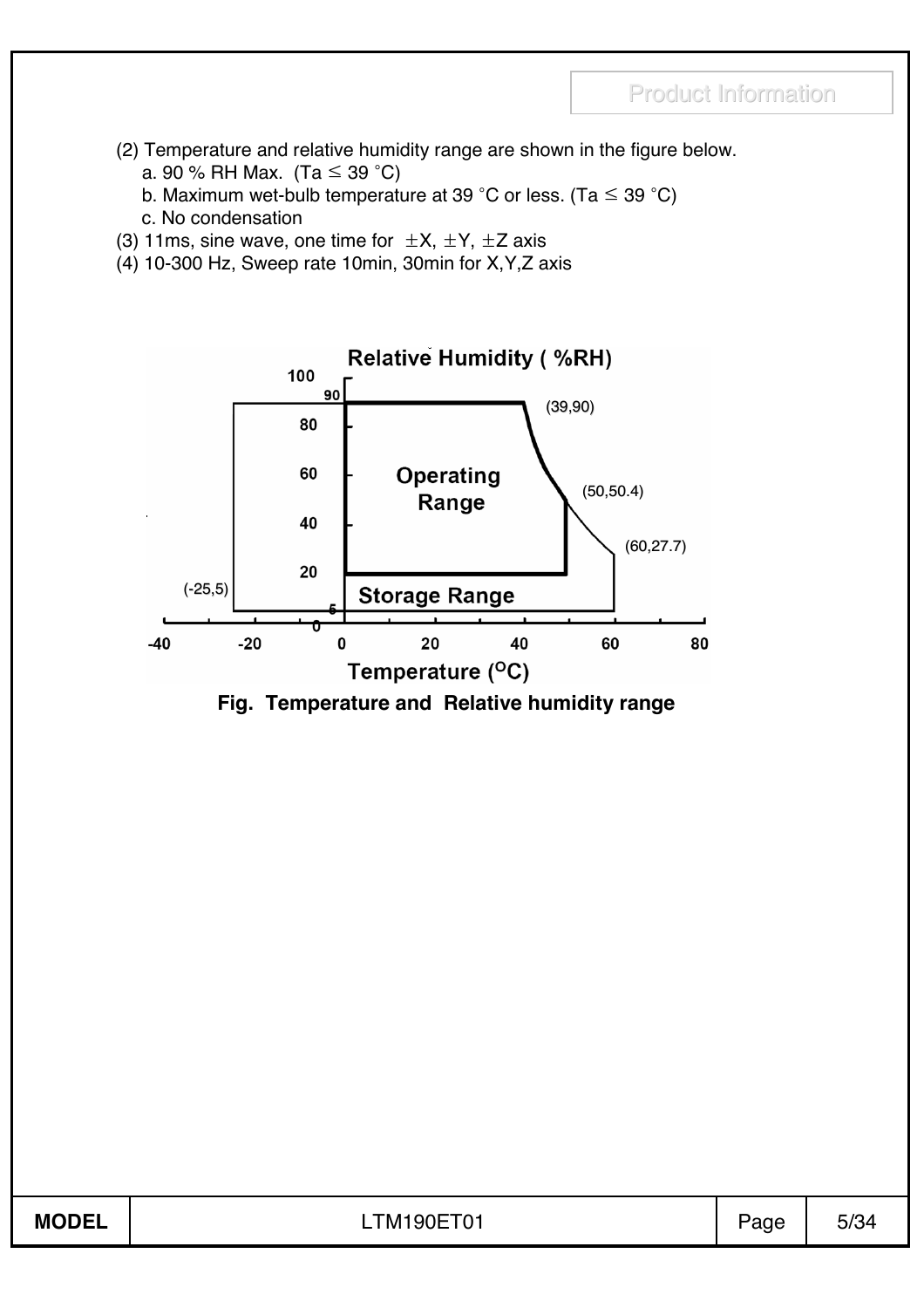# **2. Optical Characteristics**

Product Information

The optical characteristics should be measured in a dark room or equivalent. Measuring equipment : TOPCON RD-80S,SPECTRORADIOMETER SR-3

| Item                                        |              | Symbol                             | Condition                                                       | Min.                     | Typ.                         | Max.                     | Unit  | <b>Note</b>          |  |  |
|---------------------------------------------|--------------|------------------------------------|-----------------------------------------------------------------|--------------------------|------------------------------|--------------------------|-------|----------------------|--|--|
| <b>Contrast Ratio</b><br>(Center of screen) |              | C/R                                |                                                                 | 600                      | 1,000                        |                          |       | (3)<br>SR-3          |  |  |
| Response<br>Time                            | On/Off       | $Tr+Tf$                            |                                                                 | $\blacksquare$           | 5                            | 10                       | msec  | (5)<br><b>RD-80S</b> |  |  |
| Luminance of White<br>(Center of screen)    |              | $\mathsf{Y}_\mathsf{L}$            |                                                                 | 200                      | 250                          |                          | cd/m2 | (6)<br>SR-3          |  |  |
|                                             |              | Rx                                 |                                                                 |                          | 0.640                        |                          |       |                      |  |  |
|                                             | Red          | Ry                                 |                                                                 |                          | 0.329                        |                          |       |                      |  |  |
|                                             |              | Gx                                 |                                                                 |                          | 0.300                        |                          |       |                      |  |  |
| Color                                       | Green        | Gy                                 | Normal                                                          | $-0.030$                 | 0.600                        | $+0.030$                 |       |                      |  |  |
| Chromaticity<br>(CIE 1931)                  | <b>Blue</b>  | Bx                                 | $\Theta_{L,R} = 0$<br>$\Theta_{\mathsf{U},\mathsf{D}}\text{=}0$ |                          | 0.150                        |                          |       |                      |  |  |
|                                             |              | By                                 | Viewing                                                         |                          | 0.060                        |                          |       |                      |  |  |
|                                             | White        | Wx                                 | Angle                                                           |                          | 0.313                        |                          |       |                      |  |  |
|                                             |              | Wy                                 |                                                                 |                          | 0.329                        |                          |       | (7), (8)             |  |  |
|                                             | Red          | Ru'                                |                                                                 | $\overline{\phantom{a}}$ | 0.452                        | $\overline{\phantom{a}}$ |       | SR-3                 |  |  |
|                                             |              | Rv'                                |                                                                 | $\overline{\phantom{a}}$ | 0.522                        | -                        |       |                      |  |  |
|                                             | Green        | Gu'                                |                                                                 | $\overline{\phantom{a}}$ | 0.125                        | $\overline{\phantom{a}}$ |       |                      |  |  |
| Color<br>Chromaticity                       |              | Gv'                                |                                                                 |                          | 0.563                        |                          |       |                      |  |  |
| (CIE 1976)                                  | <b>Blue</b>  | Bu'                                |                                                                 | $\overline{\phantom{a}}$ | 0.175                        | $\blacksquare$           |       |                      |  |  |
|                                             |              | Bv'                                |                                                                 | $\overline{\phantom{a}}$ | 0.158                        | -                        |       |                      |  |  |
|                                             |              | Wu'                                |                                                                 | $\blacksquare$           | 0.198                        | -                        |       |                      |  |  |
|                                             | White<br>Wv' |                                    | $\overline{\phantom{a}}$                                        | 0.468                    | $\qquad \qquad \blacksquare$ |                          |       |                      |  |  |
| $C.G.L^*$                                   | White        | $\bigtriangleup {\bf u}' {\bf v}'$ |                                                                 | -                        | $\overline{\phantom{a}}$     | 0.02                     |       | (9)                  |  |  |

 $(Ta = 25 \pm 2^{\circ}C, VDD=5V, tv= 60Hz, fDCLK=54MHz, IL = 7.5mArms)$ 

\* C.G.L : Color Grayscale Linearity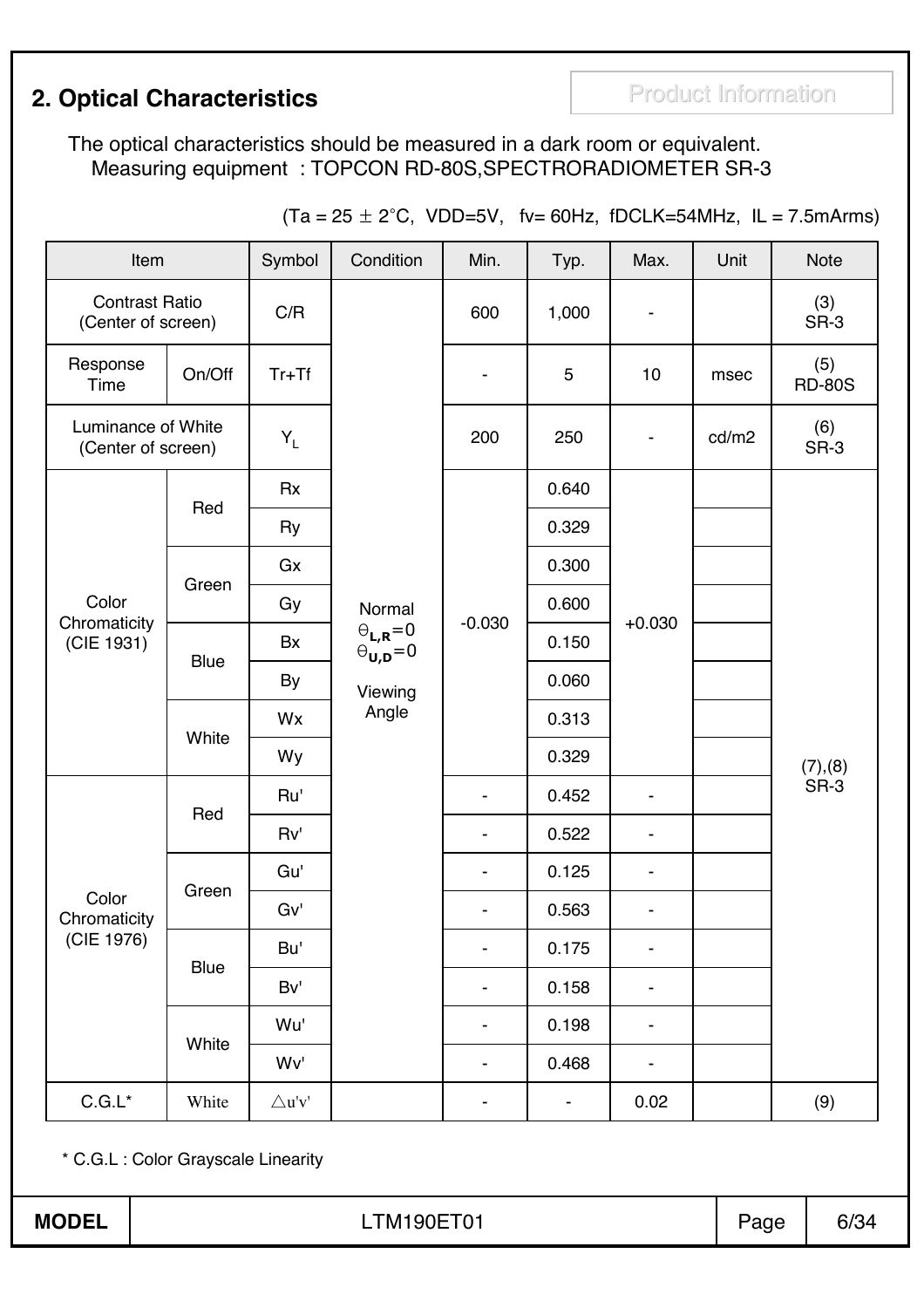Product Information

| Item                                       |      | Symbol                | Condition   | Min. | Typ. | Max. | Unit                 | <b>Note</b>            |
|--------------------------------------------|------|-----------------------|-------------|------|------|------|----------------------|------------------------|
| <b>Color Gamut</b>                         |      |                       |             | ۰    | 72   |      | $\%$                 | <b>CIE1931</b>         |
| Gamma                                      |      |                       | γ           |      | 2.2  |      |                      |                        |
| <b>Color Temperature</b>                   |      |                       |             |      | 6500 |      | K                    |                        |
|                                            | Hor. | $\Theta_{\sf L}$      |             | 70   | 80   |      | Degrees              | (8)<br>EZ-<br>Contrast |
| Viewing                                    |      | $\Theta_{\sf R}$      |             | 70   | 80   |      |                      |                        |
| Angle                                      |      | $\Theta_{\sf U}$      | $CR \ge 10$ | 70   | 80   |      |                      |                        |
|                                            | Ver. | $\Theta_{\mathsf{D}}$ |             | 70   | 80   |      |                      |                        |
| <b>Brightness Uniformity</b><br>(9 Points) |      | $B_{\text{uni}}$      |             | ۰    | ۰    | 25   | $\frac{1}{\sqrt{2}}$ | (4)<br>SR-3            |

#### Note (1) Test Equipment Setup

The measurement should be executed in a stable, windless and dark room between 30min after lighting the back light at the given temperature for stabilization of the back light. This should be measured in the center of screen.

Single lamp current : 7.5mA Environment condition : Ta =  $25 \pm 2$  °C

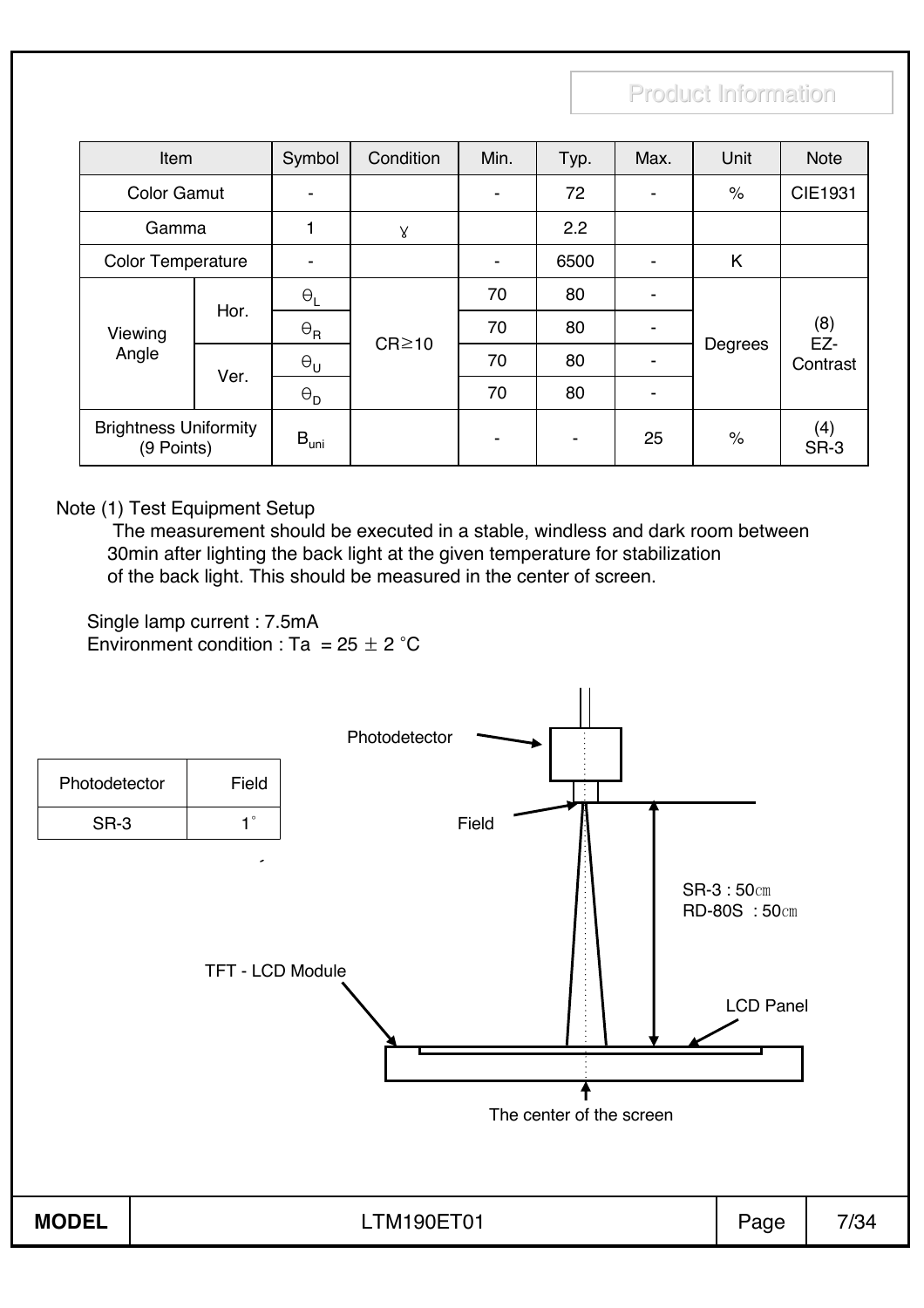## Product Information

Note (2) Definition of test point



Note (3) Definition of Contrast Ratio (C/R)

: Ratio of gray max (Gmax) & gray min (Gmin) at the center point  $\circled{5}$  of the panel

$$
CR = \frac{G \max}{G \min}
$$

Gmax : Luminance with all pixels white Gmin : Luminance with all pixels black

Note (4) Definition of 9 points brightness uniformity

$$
Buni = 100 \times \frac{(B \max - B \min)}{B \max}
$$

Bmax : Maximum brightness Bmin : Minimum brightness

Note (5) Definition of Response time : Sum of Tr, Tf

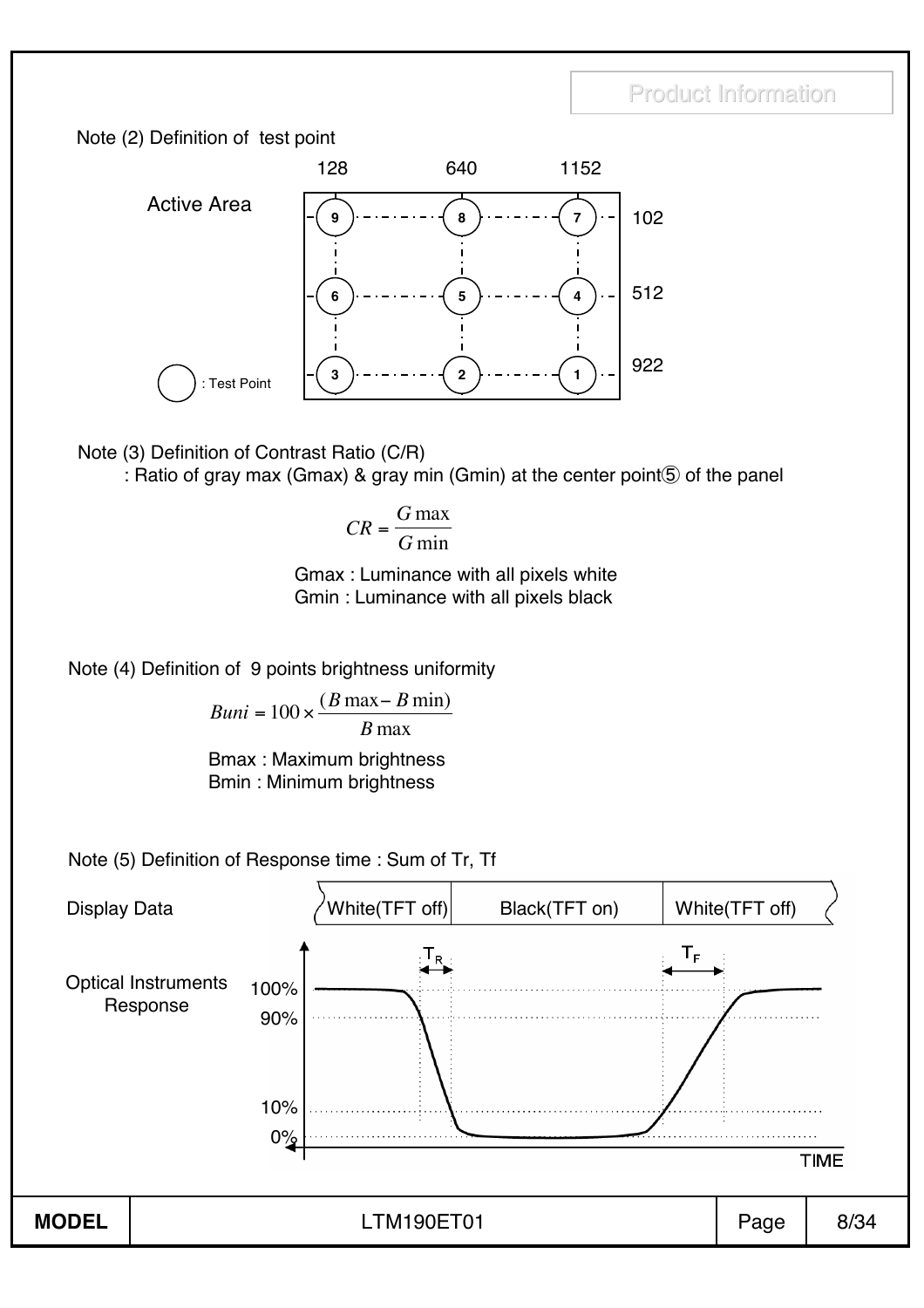Note (6) Definition of Luminance of White : Luminance of white at center point 5

Note (7) Definition of Color Chromaticity (CIE 1931, CIE1976) Color coordinate of Red, Green, Blue & White at center point (5)

Note (8) Definition of Viewing Angle

: Viewing angle range ( $\overline{CR} \ge 10$ )



| <b>MODEL</b> | LTM190ET01 | Page | 9/34 |
|--------------|------------|------|------|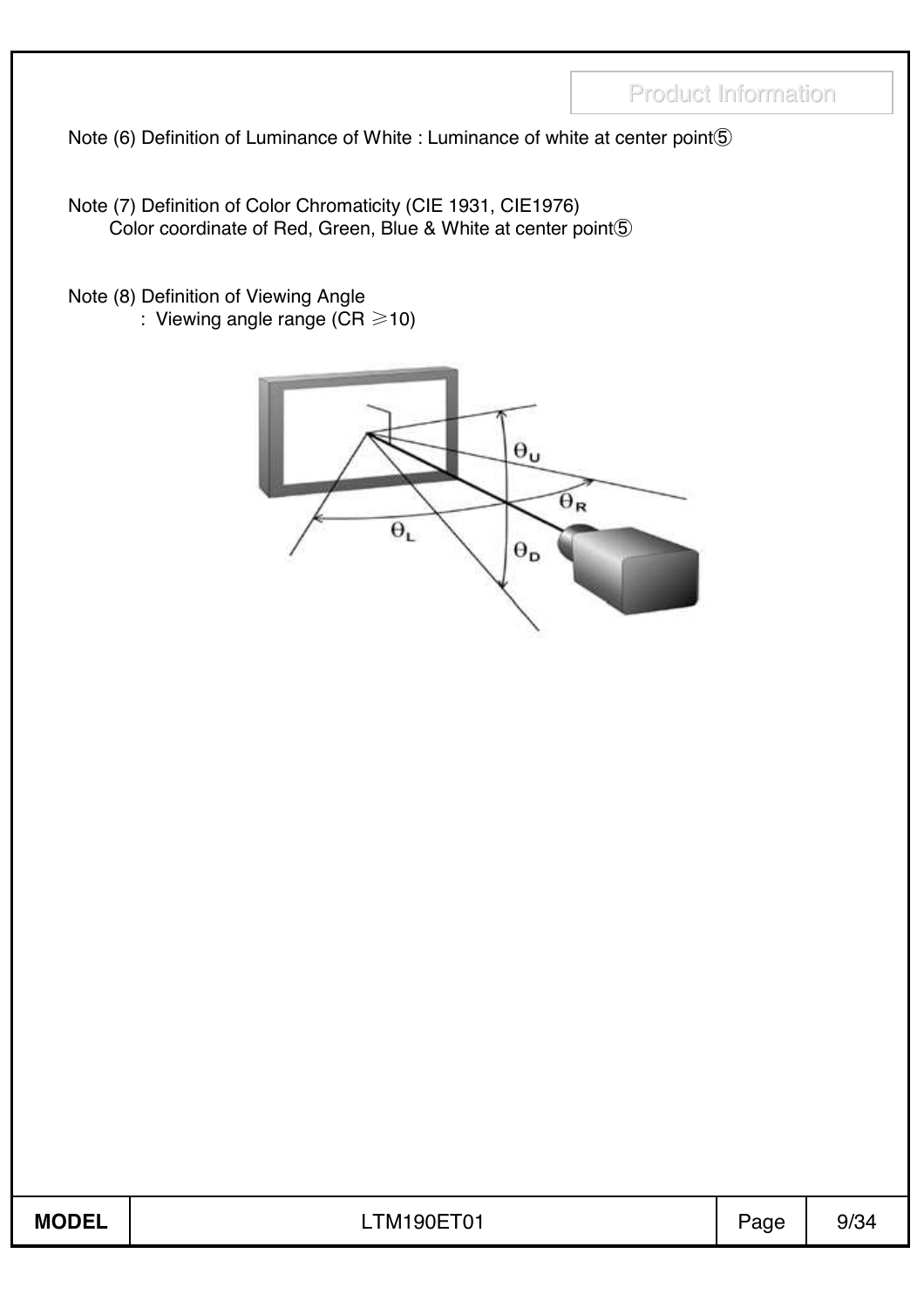Note (9) Color Grayscale Linearity

a. Test image : 100% full white pattern with a test pattern as below

b. Test pattern : Squares, 40mm by 40mm in size, filled with 255, 225, 195, 165, 135 and 105 grays steps should be arranged at the center $\delta$  of the screen.



c. Test method

-1st gray step : move a square of 255 gray level should be moved into the center of the screen and measure luminance and u' and v' coordinates.

- Next gray step : Move a 225 gray square into the center and measure both luminance and coordinates, too.

d. Test evaluation

$$
\Delta u' v' = \sqrt{(u'_{A} - u'_{B})^{2} + (v'_{A} - v'_{B})^{2}}
$$

Where A, B : 2 gray levels found to have the largest color differences between them i.e. get the largest  $\Delta u'$  and  $\Delta v'$  of each 6 pair of u' and v' and calculate the  $\Delta u'v'$ .

| <b>MODEL</b> | TM190ET01 | Page | 10/34 |
|--------------|-----------|------|-------|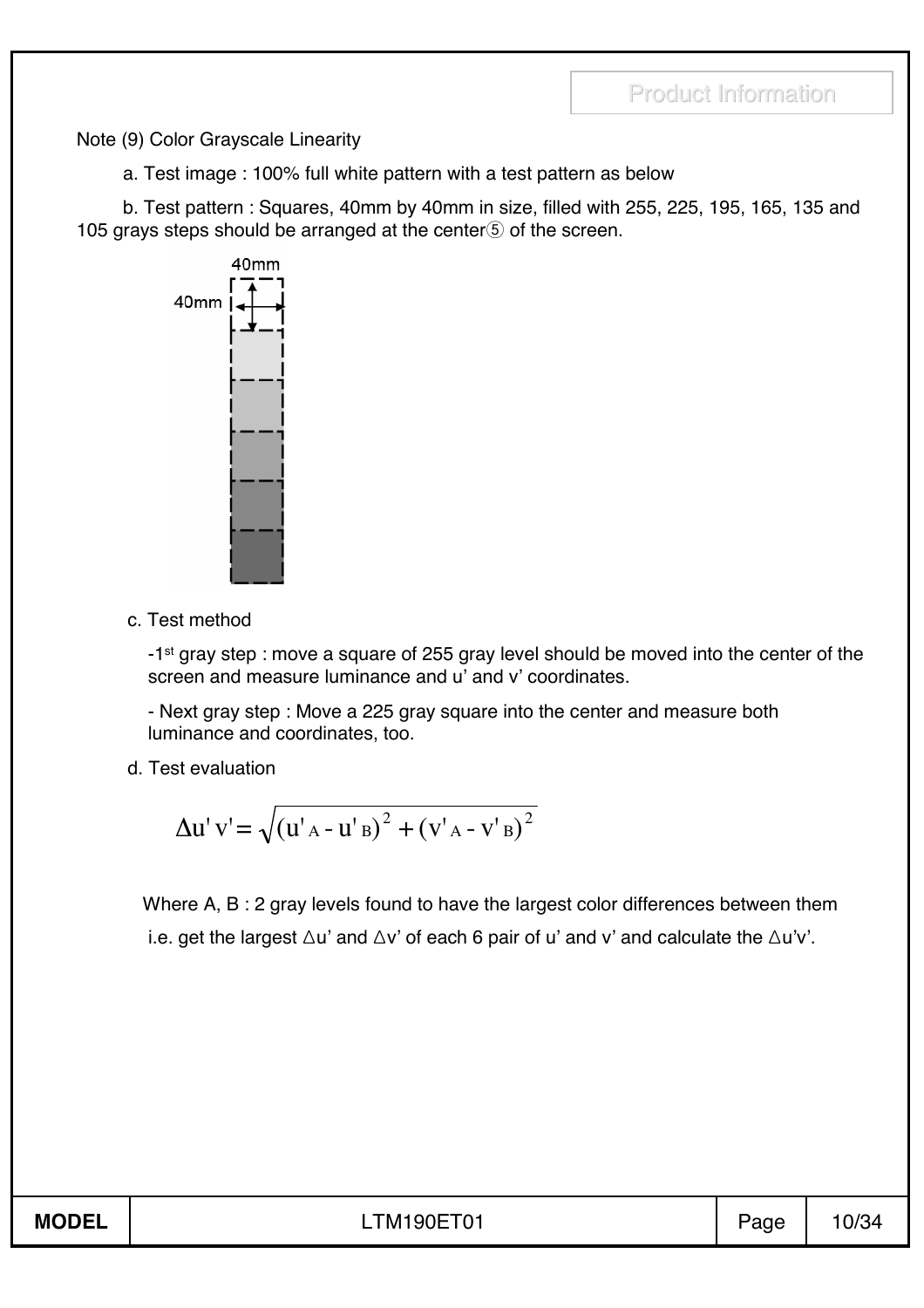# **3. Electrical Characteristics**

## 3.1 TFT LCD Module

The connector for display data & timing signal should be connected.

|                        |                                               |                            |                              |                          |                                 |                | $Ta = 25^{\circ}C$ |
|------------------------|-----------------------------------------------|----------------------------|------------------------------|--------------------------|---------------------------------|----------------|--------------------|
| Item                   |                                               | Symbol                     | Min.                         | Typ.                     | Max.                            | Unit           | <b>Note</b>        |
|                        | <b>Voltage of Power Supply</b>                | $V_{DD}$                   | 4.5                          | 5.0                      | 5.5                             | $\vee$         | (1)                |
|                        | Differential Input                            | High                       |                              |                          | $+100$                          | mV             | (2)                |
|                        | Voltage for LVDS<br><b>Receiver Threshold</b> | Low                        | $-100$                       |                          |                                 | mV             |                    |
| <b>LVDS</b>            | <b>LVDS</b> skew                              | $\mathfrak{t}_{\rm SKEW}$  | $-300$                       |                          | 300                             | ps             | (3)                |
| Input<br>Characteri    | Differential input<br>voltage                 | IV <sub>1D</sub> I         | 200                          |                          | 600                             | mV             | (4)                |
| stics                  | Input voltage range<br>(single-ended)         | $V_{IN}$                   | $\mathbf 0$                  | $\overline{\phantom{0}}$ | 2.4                             | $\vee$         | (4)                |
|                        | Common mode<br>voltage                        | $\mathsf{V}_{\mathrm{CM}}$ | $0+$<br>IV <sub>ID</sub> I/2 | 1.2                      | $2.4 -$<br>IV <sub>ID</sub> I/2 | $\vee$         | (4)                |
| Current of             | (a) Black                                     |                            |                              | 950                      | $\blacksquare$                  | mA             |                    |
| Power                  | (b) White                                     | $I_{DD}$                   |                              | 750                      |                                 | mA             | (5), (6)           |
| Supply                 | (c) Dot                                       |                            |                              | 1,100                    | 1,200                           | mA             |                    |
| <b>Vsync Frequency</b> |                                               | $f_V$                      | 49                           | 60                       | 76                              | Hz             |                    |
| <b>Hsync Frequency</b> |                                               | $\mathsf{f}_{\mathsf{H}}$  | 52.2                         | 64                       | 81                              | kHz            |                    |
| <b>Main Frequency</b>  |                                               | $f_{DCLK}$                 | 44.1                         | 54                       | 68.4                            | <b>MHz</b>     |                    |
| <b>Rush Current</b>    |                                               | <b>I</b> RUSH              |                              |                          | 3.0                             | $\overline{A}$ | (7)                |

Note (1) The ripple voltage should be controlled under 10% of  $V_{DD}$ .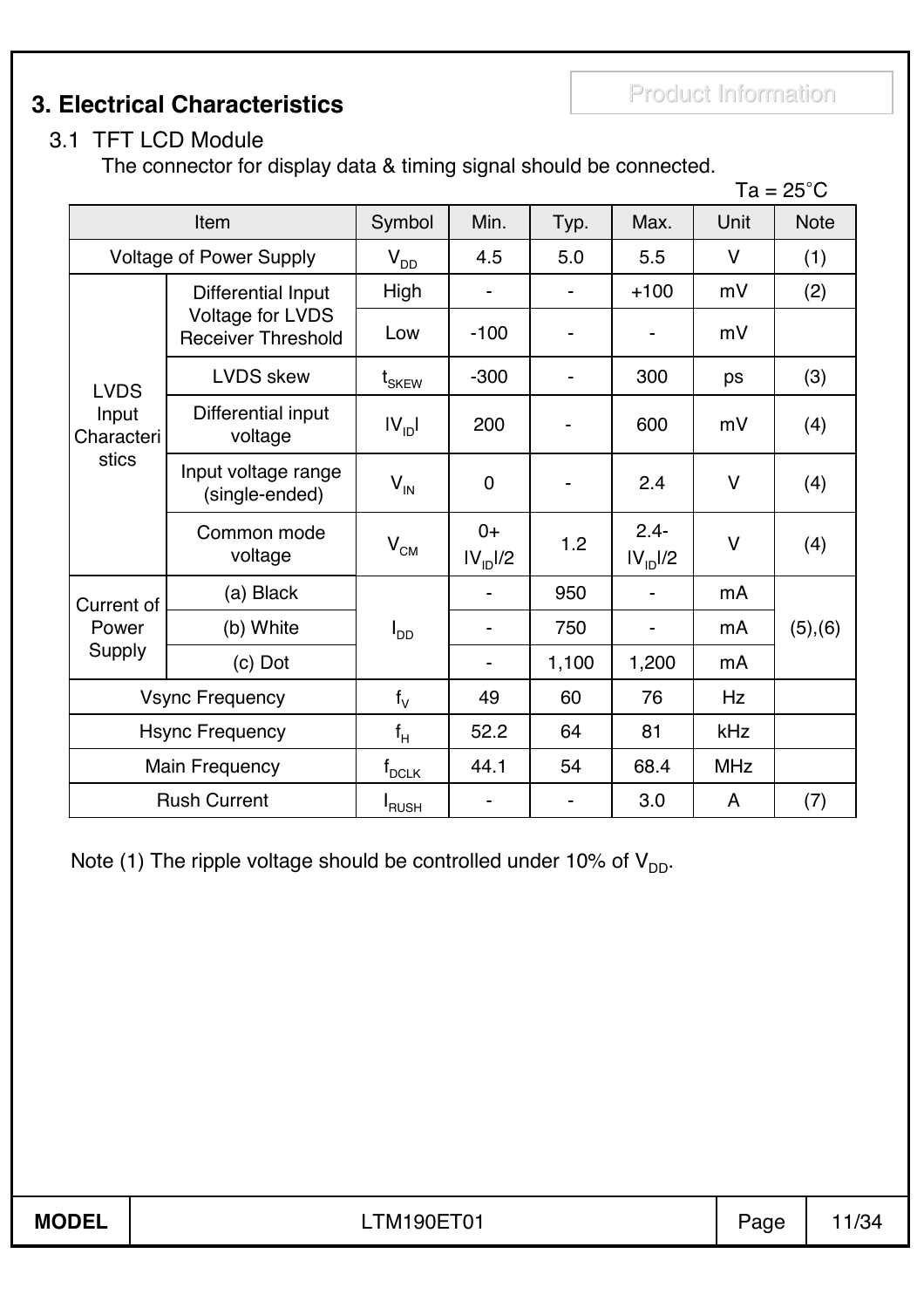(2) Differential receiver voltage definitions and propagation delay and transition time test circuit

a. All input pulses have frequency = 10MHz,  $t<sub>B</sub>$  or  $t<sub>F</sub>=1$ ns b.  $C_{\text{l}}$  includes all probe and fixture capacitance



(3) LVDS Receiver DC parameters are measured under static and steady conditions which may not be reflective of its performance in the end application.



cf) (-/+) of 300psec means LVDS data goes before or after LVDS clock.

(4) Definition of  $V_{ID}$  and  $V_{CM}$  using single-end signals

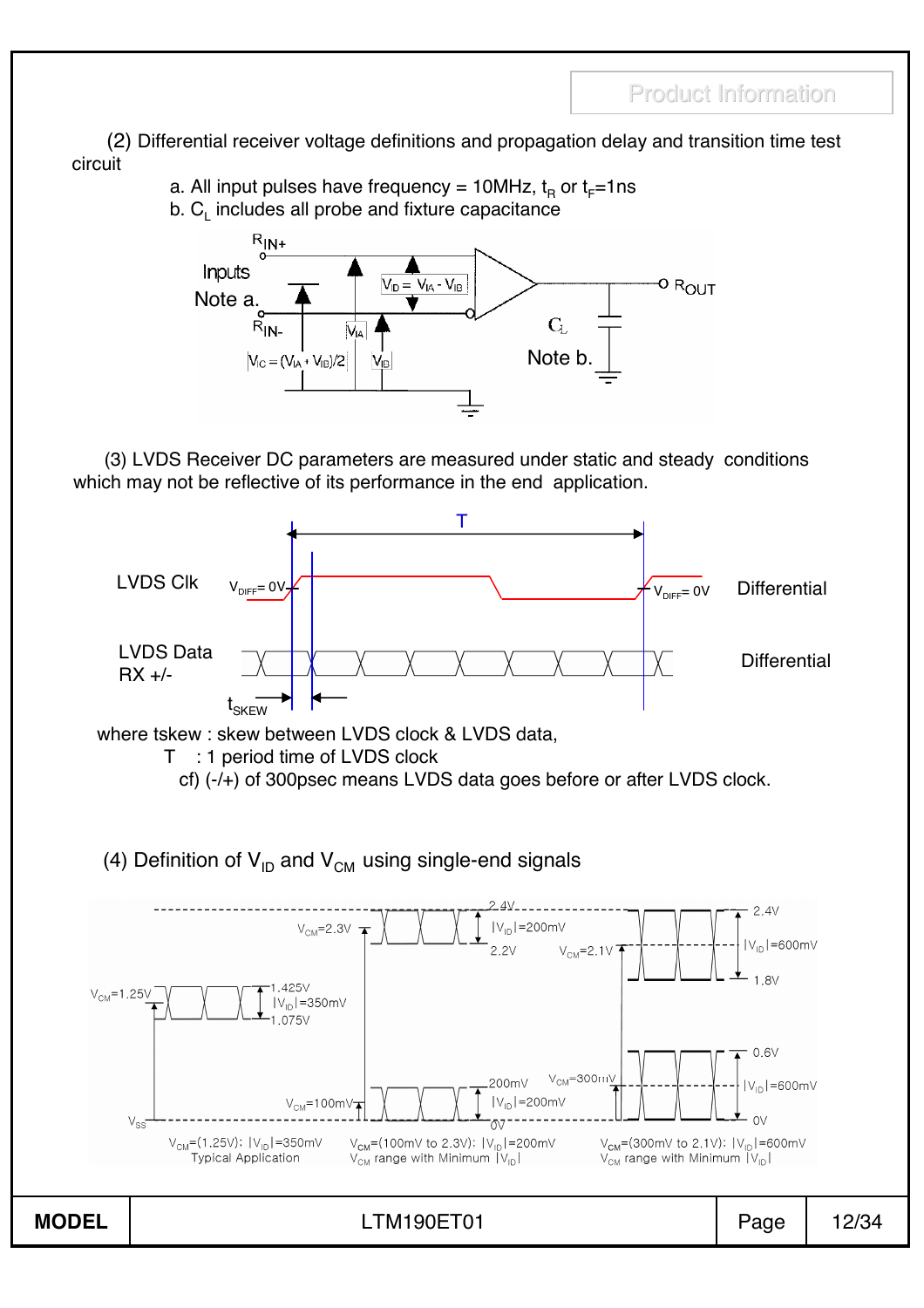(5)  $fV=60Hz$ ,  $fDCLK = 54MHz$ ,  $VDD = 5.0V$ , DC Current.

(6) Power dissipation check pattern (LCD Module only)

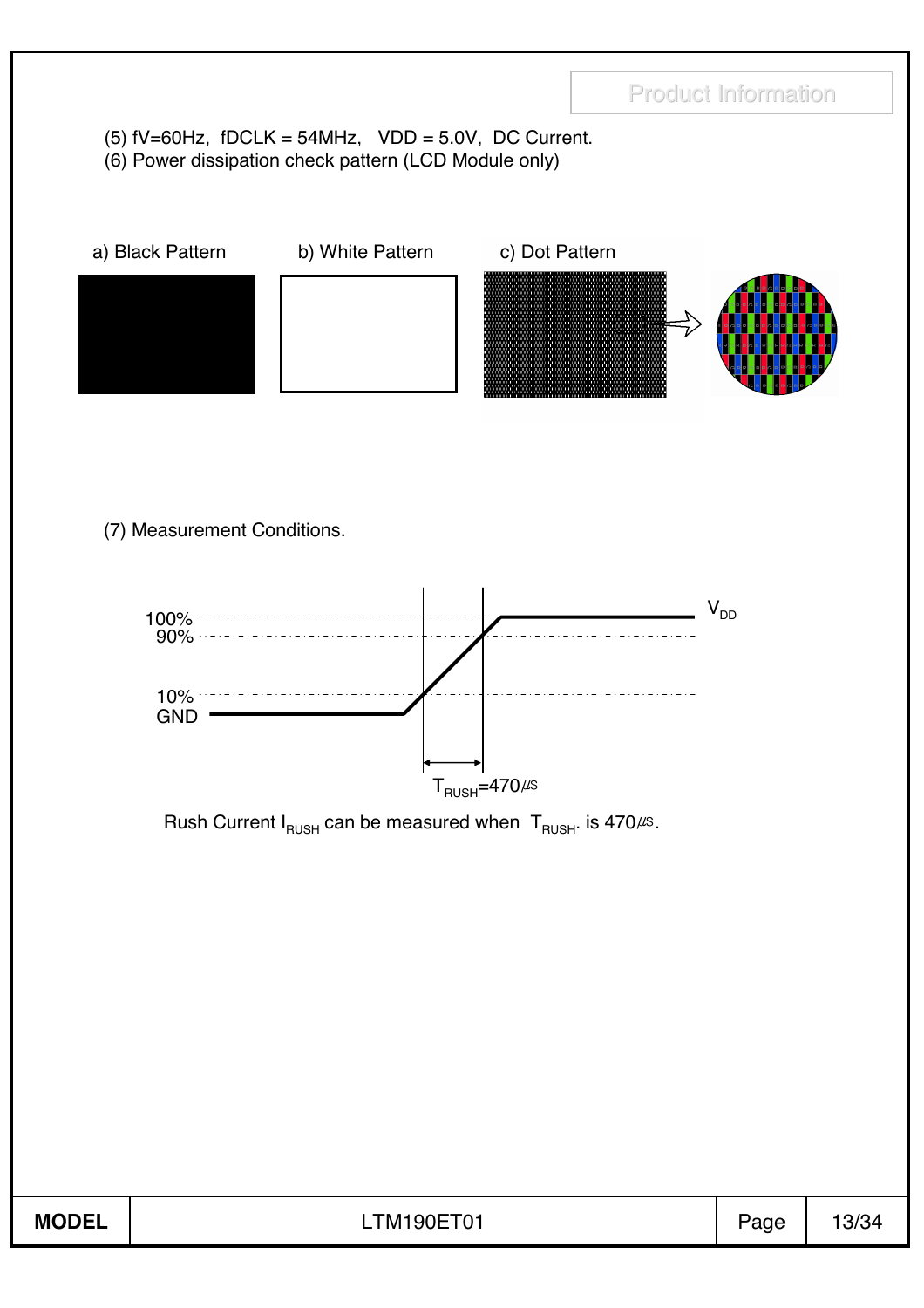## 3.2 Back Light Unit

The back light unit is an edge - lighting type with 2 CCFLs ( Cold Cathode Fluorescent Lamp ) The characteristics of two lamps are shown in the following tables.

|                            |                           |             |        |       |                       |                      | Ta=25 $\pm$ 2°C |
|----------------------------|---------------------------|-------------|--------|-------|-----------------------|----------------------|-----------------|
|                            | Item                      | Symbol      | Min.   | Typ.  | Max.                  | Unit                 | <b>Note</b>     |
|                            | <b>Lamp Current</b>       | Ч.          | 3.0    | 7.5   | 8.0                   | mArms                | (1)             |
|                            | Lamp Voltage              | $V_L$       |        | 650   |                       | <b>Vrms</b>          |                 |
| Lamp Frequency             |                           | $f_{\rm L}$ | 40     |       | 60                    | kHz                  | (2)             |
| <b>Operating Life Time</b> |                           | Hr          | 50,000 |       |                       | Hour                 | (3)             |
| Inverter                   | Asymmetry<br>rate         | Wasy        |        |       | 10                    | $\frac{1}{\sqrt{2}}$ |                 |
| waveform                   | <b>Distortion</b><br>rate | <b>Wdis</b> | 1.2726 | 1.414 | 1.5554                |                      | (4)             |
| <b>Startup Voltage</b>     |                           |             |        |       | $0^{\circ}$ : 1,650   |                      |                 |
|                            |                           | Vs          |        |       | $25^{\circ}$ C: 1,450 | <b>Vrms</b>          | (5)             |

Note (1) Specified values are for a single lamp.

Lamp current is measured with current meter for high frequency as shown below. Refer to the following block diagram of the back light unit for more information.

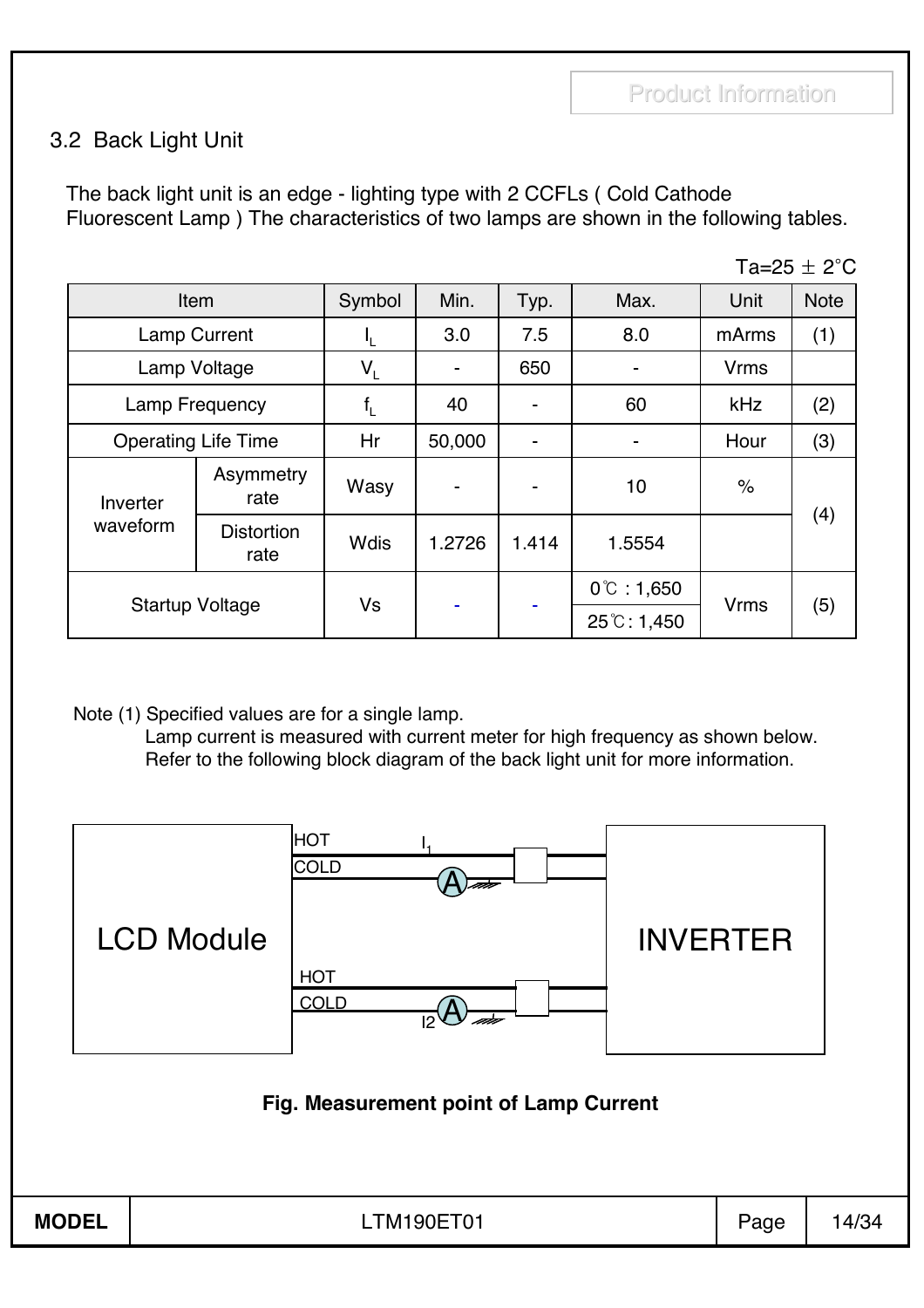(2) Lamp frequency which may produce interference with horizontal synchronous frequency may cause line flow on the display. Therefore lamp frequency should be detached from the horizontal synchronous frequency and its harmonics as far as possible in order to avoid interference.

(3) Life time (Hr) is defined as the time when brightness of a lamp unit itself becomes 50% or less than its original value at the condition of Ta =  $25\pm2^{\circ}$ C and  $I_1 = 8$ mArms

(4) Designing a system inverter intended to have better display performance, power efficiency and lamp reliability.

They would help increase the lamp lifetime and reduce leakage current.

- a. The measurement should be done at typical lamp current.
- b. The asymmetry rate of the inverter waveform should be less than 10%.
- c. The distortion rate of the waveform should be  $\sqrt{2}$  with  $\pm 10\%$  tolerance.
	- Inverter output waveform had better be more similar to ideal sine wave.



**Asymmetry rate** 

$$
\frac{|I_{\rm p}-I_{\rm -p}|}{I_{\rm rms}}\times 100
$$

Distortion rate

$$
\frac{I_{\rm p}}{I_{rms}}| \text{ or } |\frac{I_{\rm -p}}{I_{rms}}|
$$

**Fig. Wave form of the inverter**

(5) If an inverter has shutdown function, it should keep its output for over 1 second even if the lamp connector is open. Otherwise the lamps may not be turned on.

| <b>MODEL</b> | $-$ T01 $-$<br><b>TM190E1、</b> | aqe<br>پ | 15/34 |
|--------------|--------------------------------|----------|-------|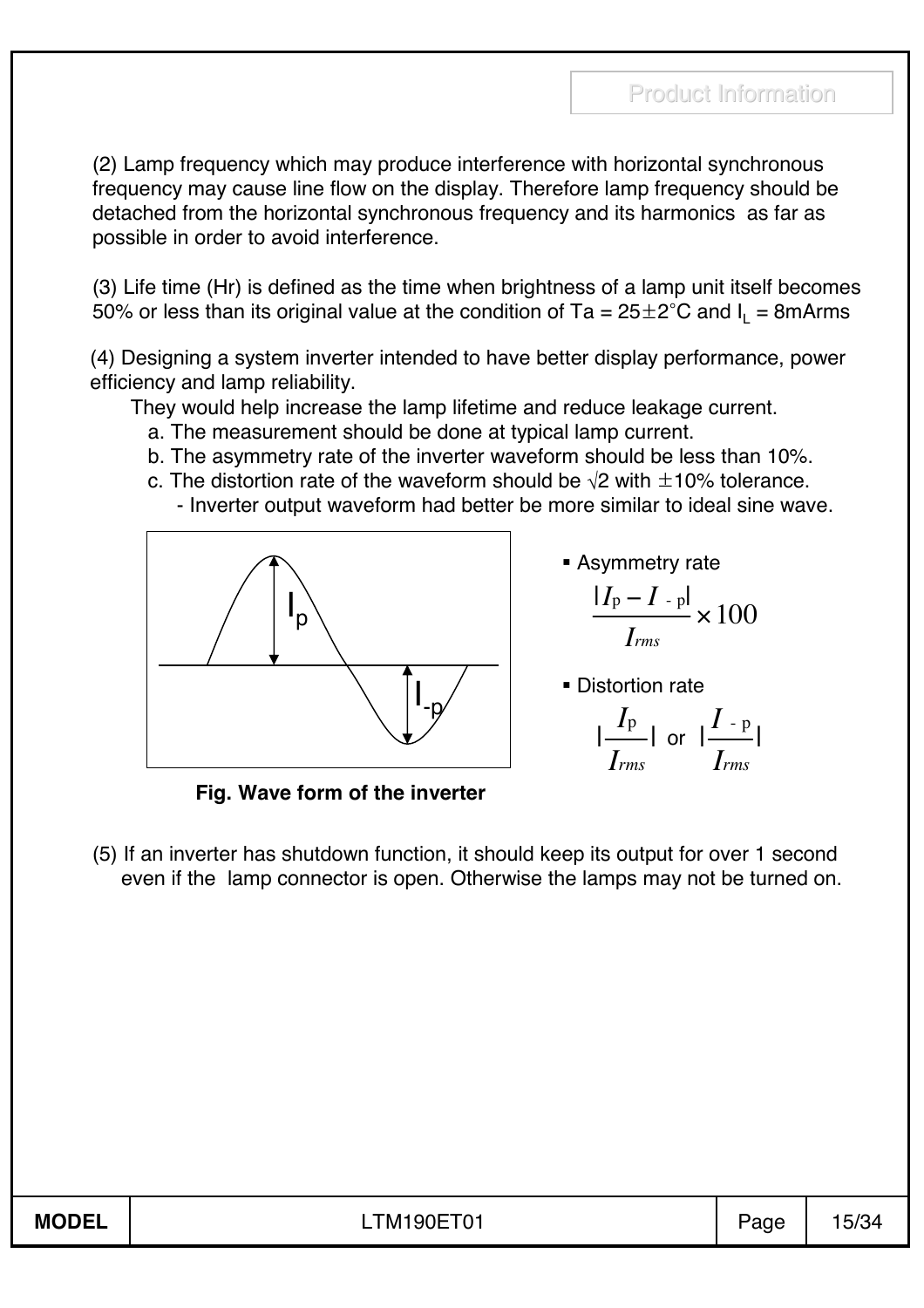# **4. BLOCK DIAGRAM**

Product Information

## 4.1 TFT LCD Module



#### 4.2 Back Light Unit

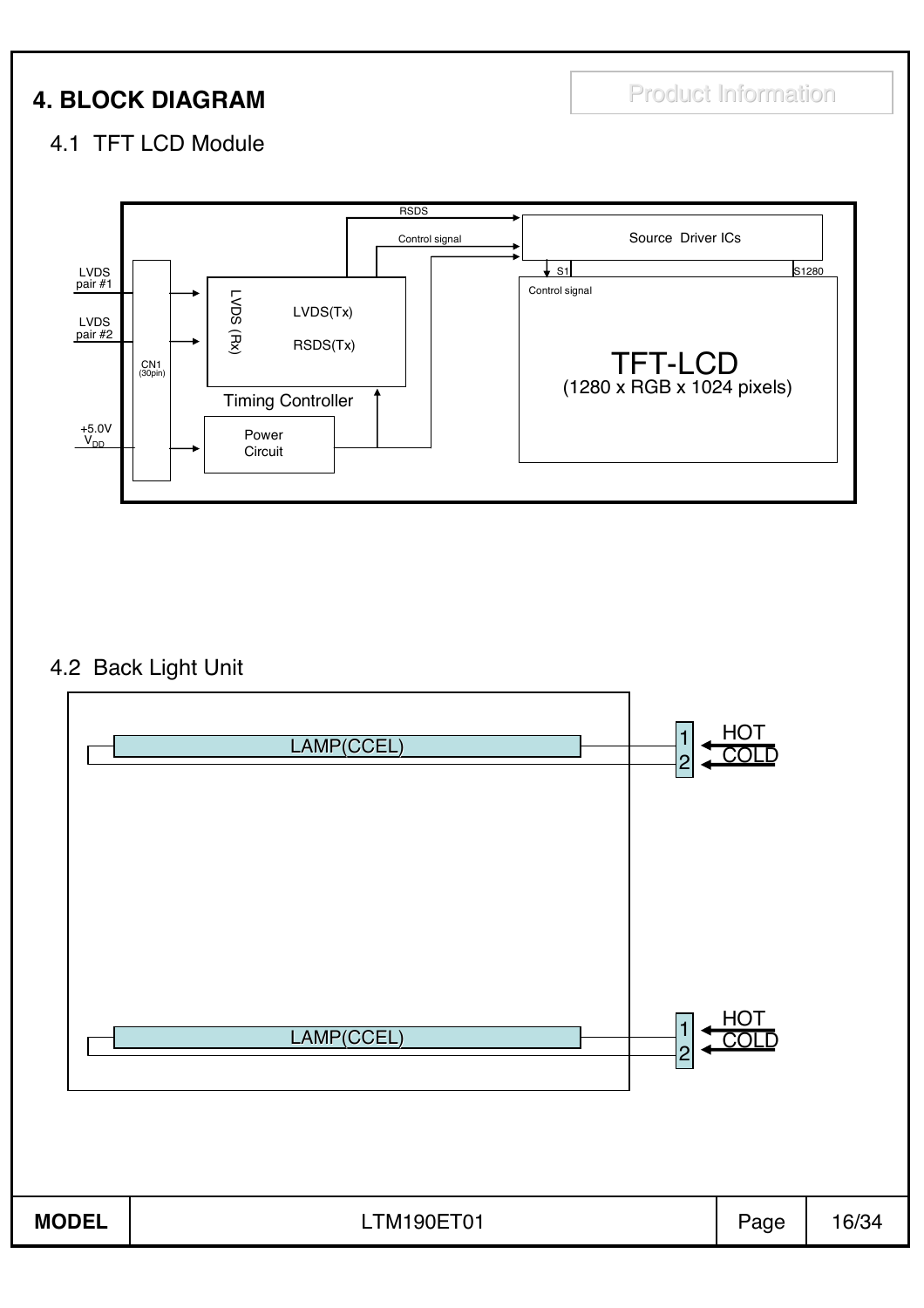# **5. Input Terminal Pin Assignment**

Product Information

#### 5.1. Input Signal & Power ( Connector : UJU IS100-L30O-C23S or equivalent )

| PIN NO          | <b>SYMBOL</b>      | <b>FUNCTION</b>                                        |
|-----------------|--------------------|--------------------------------------------------------|
| 1               | RXO0-              | Negative Transmission Data of Pixel 0 (ODD data)       |
| $\overline{c}$  | <b>RXO0+</b>       | Positive Transmission Data of Pixel 0 (ODD data)       |
| 3               | <b>RXO1-</b>       | Negative Transmission Data of Pixel 1 (ODD data)       |
| 4               | <b>RXO1+</b>       | Positive Transmission Data of Pixel 1 (ODD data)       |
| 5               | <b>RXO2-</b>       | Negative Transmission Data of Pixel 2 (ODD data)       |
| 6               | <b>RXO2+</b>       | Positive Transmission Data of Pixel 2 (ODD data)       |
| $\overline{7}$  | <b>GND</b>         | Power Ground                                           |
| 8               | RXOC-              | Negative Sampling Clock (ODD data)                     |
| 9               | RXOC+              | Positive Sampling Clock (ODD data)                     |
| 10              | RXO <sub>3</sub> - | Negative Transmission Data of Pixel 3 (ODD data)       |
| 11              | <b>RXO3+</b>       | Positive Transmission Data of Pixel 3 (ODD data)       |
| 12 <sub>2</sub> | RXE0-              | Negative Transmission Data of Pixel 0 (EVEN data)      |
| 13              | RXE0+              | Positive Transmission Data of Pixel 0 (EVEN data)      |
| 14              | <b>GND</b>         | Power Ground                                           |
| 15              | RXE1-              | Negative Transmission Data of Pixel 1 (EVEN data)      |
| 16              | $RXE1+$            | Positive Transmission Data of Pixel 1 (EVEN data)      |
| 17              | <b>GND</b>         | Power Ground                                           |
| 18              | RXE2-              | Negative Transmission Data of Pixel 2 (EVEN data)      |
| 19              | RXE <sub>2+</sub>  | Positive Transmission Data of Pixel 2 (EVEN data)      |
| 20              | RXEC-              | Negative Sampling Clock (EVEN data)                    |
| 21              | RXEC+              | Positive Sampling Clock (EVEN data)                    |
| 22              | RXE3-              | Negative Transmission Data of Pixel 3 (EVEN data)      |
| 23              | RXE3+              | Positive Transmission Data of Pixel 3 (EVEN data)      |
| 24              | <b>GND</b>         | Power Ground                                           |
| 25              | <b>NC</b>          | *SDA_D (For LCD internal use only. Do Not Connection)  |
| 26              | <b>NC</b>          | * SCL_D (For LCD internal use only. Do Not Connection) |
| 27              | <b>NC</b>          | * WPn_D (For LCD internal use only. Do Not Connection) |
| 28              | $V_{DD}$           |                                                        |
| 29              | $V_{DD}$           | Power Supply: +5V                                      |
| 30              | $V_{DD}$           |                                                        |

\* If the system already uses the 25, 26,27 pins, it should keep under GND level The voltage applied to those pins should not exceed -200mV.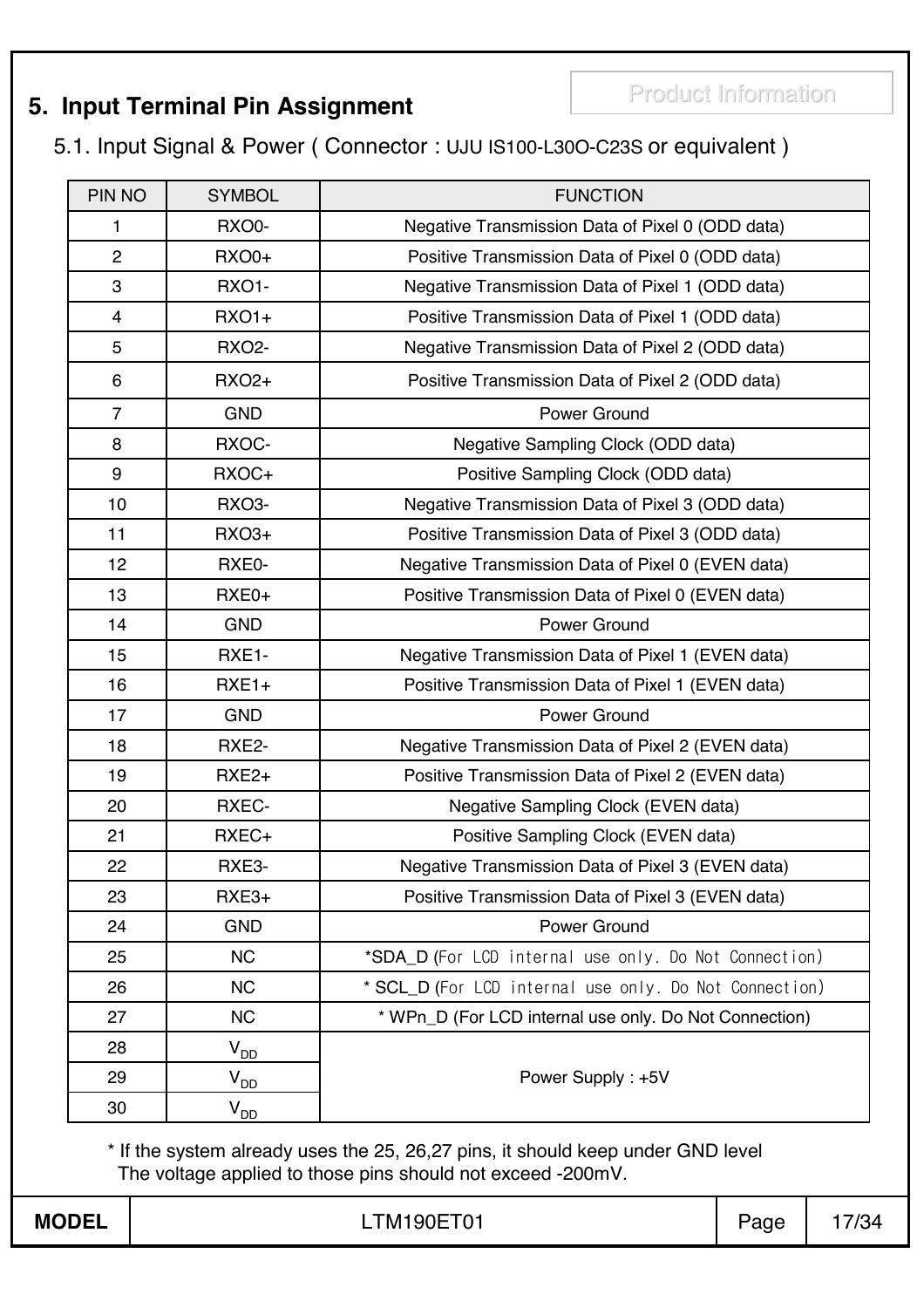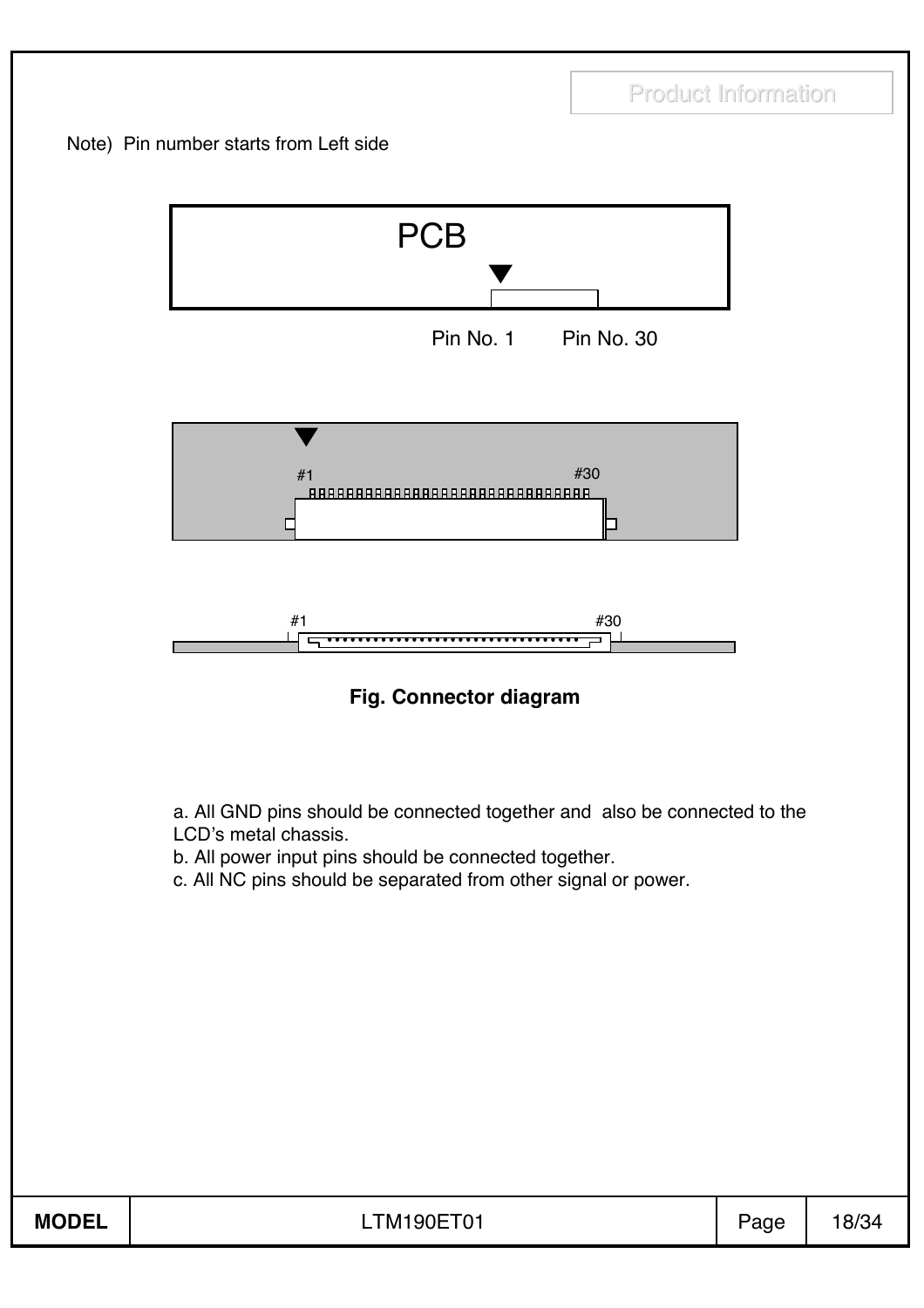#### 5.2 LVDS Interface

## 5.2.1 Odd Pixel Data (1st pixel data)

|                | 1st LVDS Transmitter (DS90C383, DS90C385) Signal Interface |                 |                            |                    |                                    |                              |  |  |  |  |  |  |
|----------------|------------------------------------------------------------|-----------------|----------------------------|--------------------|------------------------------------|------------------------------|--|--|--|--|--|--|
|                | Device Input<br>Pin                                        |                 | Device Input Signal        | Output             | To LTM190ET01<br>Interface (CN101) |                              |  |  |  |  |  |  |
| N<br>$\Omega$  | Symbol                                                     | Symbol          | Function                   | Signal             | <b>Terminal</b>                    | Symbol                       |  |  |  |  |  |  |
| 51             | <b>TXINO</b>                                               | RO <sub>0</sub> | Red Odd Pixel Data (LSB)   |                    |                                    |                              |  |  |  |  |  |  |
| 52             | <b>TXIN1</b>                                               | RO <sub>1</sub> | <b>Red Odd Pixel Data</b>  |                    |                                    |                              |  |  |  |  |  |  |
| 54             | TXIN <sub>2</sub>                                          | RO <sub>2</sub> | <b>Red Odd Pixel Data</b>  | TXOUT0-<br>TXOUT0+ | No. 1<br>No. 2                     | <b>RXO0-</b><br><b>RXO0+</b> |  |  |  |  |  |  |
| 55             | TXIN <sub>3</sub>                                          | RO <sub>3</sub> | Red Odd Pixel Data         |                    |                                    |                              |  |  |  |  |  |  |
| 56             | TXIN4                                                      | RO <sub>4</sub> | Red Odd Pixel Data         |                    |                                    |                              |  |  |  |  |  |  |
| $\mathbf{2}$   | TXIN <sub>5</sub>                                          | RO <sub>7</sub> | Red Odd Pixel Data (MSB)   | TXOUT3-<br>TXOUT3+ | No. 10<br>No. 11                   | <b>RXO3-</b><br><b>RXO3+</b> |  |  |  |  |  |  |
| 3              | TXIN6                                                      | RO <sub>5</sub> | <b>Red Odd Pixel Data</b>  | TXOUT0-            | No. 1                              | RXO0-                        |  |  |  |  |  |  |
| 4              | <b>TXIN7</b>                                               | GO <sub>0</sub> | Green Odd Pixel Data (LSB) | TXOUT0+            | No. 2                              | <b>RXO0+</b>                 |  |  |  |  |  |  |
| 6              | <b>TXIN8</b>                                               | GO <sub>1</sub> | Green Odd Pixel Data       | TXOUT1-            | No. 3                              | RXO1-                        |  |  |  |  |  |  |
| $\overline{7}$ | TXIN9                                                      | GO <sub>2</sub> | Green Odd Pixel Data       | TXOUT1+            | No. 4                              | <b>RXO1+</b>                 |  |  |  |  |  |  |
| 8              | TXIN10                                                     | GO <sub>6</sub> | Green Odd Pixel Data       | TXOUT3-            | No. 10                             | <b>RXO3-</b>                 |  |  |  |  |  |  |
| 10             | TXIN11                                                     | GO <sub>7</sub> | Green Odd Pixel Data (MSB) | TXOUT3+            | No. 11                             | <b>RXO3+</b>                 |  |  |  |  |  |  |
| 11             | TXIN12                                                     | GO <sub>3</sub> | Green Odd Pixel Data       |                    | No. 3                              |                              |  |  |  |  |  |  |
| 12             | TXIN13                                                     | GO <sub>4</sub> | Green Odd Pixel Data       | TXOUT1-            |                                    | <b>RXO1-</b>                 |  |  |  |  |  |  |
| 14             | TXIN14                                                     | GO <sub>5</sub> | Green Odd Pixel Data       | TXOUT1+            | No. 4                              | <b>RXO1+</b>                 |  |  |  |  |  |  |
| 15             | TXIN15                                                     | BO <sub>0</sub> | Blue Odd Pixel Data (LSB)  |                    |                                    |                              |  |  |  |  |  |  |
| 16             | TXIN16                                                     | BO <sub>6</sub> | <b>Blue Odd Pixel Data</b> | TXOUT3-            | No. 10                             | RXO3-                        |  |  |  |  |  |  |
| 18             | TXIN17                                                     | BO <sub>7</sub> | Blue Odd Pixel Data (MSB)  | TXOUT3+            | No. 11                             | <b>RXO3+</b>                 |  |  |  |  |  |  |
| 19             | TXIN18                                                     | BO <sub>1</sub> | <b>Blue Odd Pixel Data</b> | TXOUT1-<br>TXOUT1+ | No. 3<br>No. 4                     | <b>RXO1-</b><br><b>RXO1+</b> |  |  |  |  |  |  |
| 20             | TXIN19                                                     | BO <sub>2</sub> | <b>Blue Odd Pixel Data</b> |                    |                                    |                              |  |  |  |  |  |  |
| 22             | TXIN20                                                     | BO <sub>3</sub> | <b>Blue Odd Pixel Data</b> | TXOUT2-            | No. 5                              | <b>RXO2-</b>                 |  |  |  |  |  |  |
| 23             | TXIN21                                                     | BO <sub>4</sub> | <b>Blue Odd Pixel Data</b> | TXOUT2+            | No. 6                              | <b>RXO2+</b>                 |  |  |  |  |  |  |
| 24             | <b>TXIN22</b>                                              | BO <sub>5</sub> | <b>Blue Odd Pixel Data</b> |                    |                                    |                              |  |  |  |  |  |  |
| 50             | TXIN27                                                     | RO <sub>6</sub> | <b>Red Odd Pixel Data</b>  | TXOUT3-<br>TXOUT3+ | No. 10<br>No. 11                   | RXO3-<br><b>RXO3+</b>        |  |  |  |  |  |  |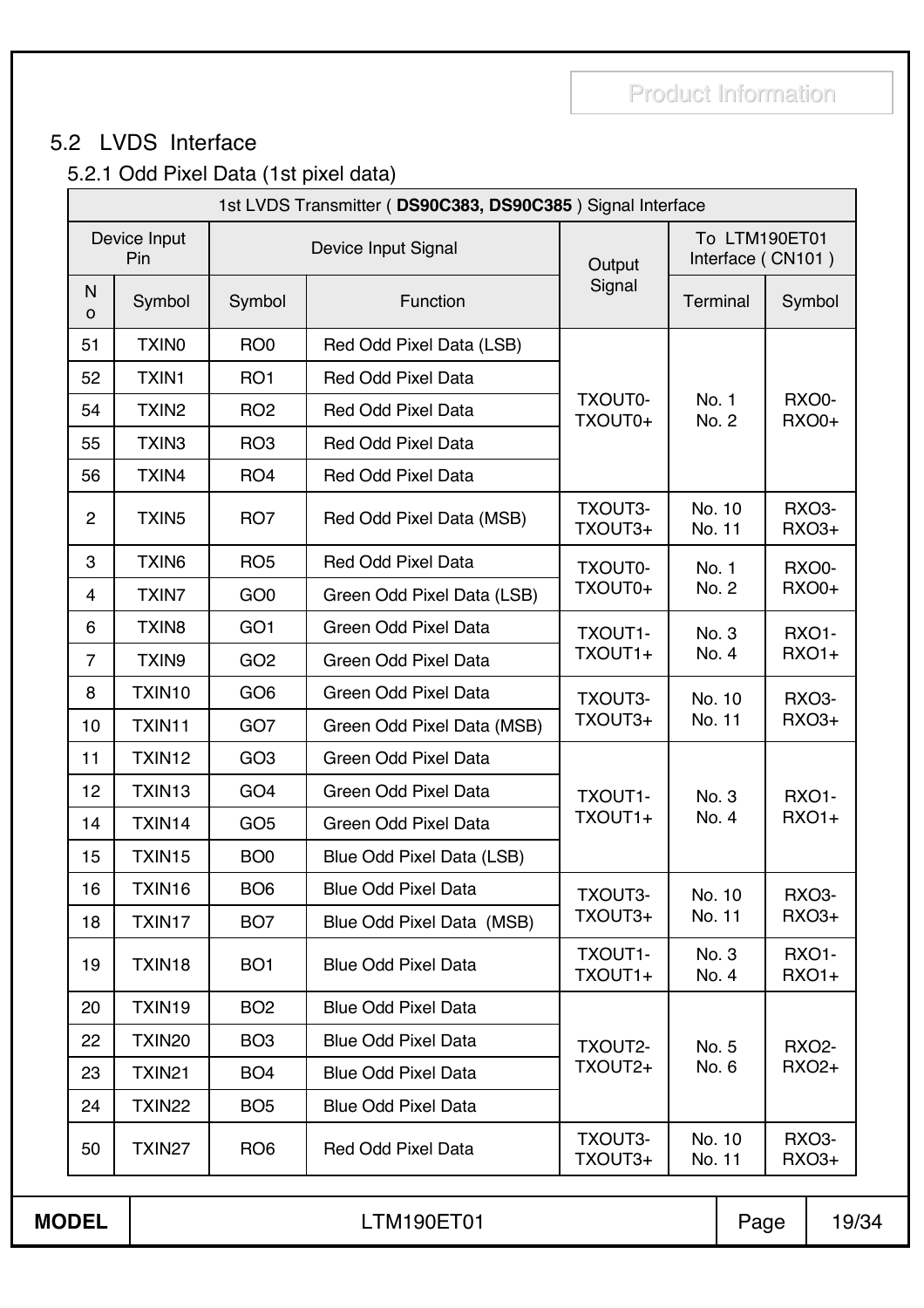# 5.2.2 Even Pixel Data (2nd pixel data)

| 2nd LVDS Transmitter (DS90C383, DS90C385) Signal Interface |                    |                 |                                       |                    |                  |                                    |  |  |  |  |  |
|------------------------------------------------------------|--------------------|-----------------|---------------------------------------|--------------------|------------------|------------------------------------|--|--|--|--|--|
| Device Input Pin                                           |                    |                 | Device Input Signal                   | Output<br>Signal   |                  | To LTM190ET01<br>Interface (CN101) |  |  |  |  |  |
| <b>No</b>                                                  | Symbol             | Symbol          | <b>Function</b>                       |                    | Terminal         | Symbol                             |  |  |  |  |  |
| 51                                                         | <b>TXINO</b>       | RE <sub>0</sub> | Red Even Pixel Data (LSB)             |                    |                  |                                    |  |  |  |  |  |
| 52                                                         | <b>TXIN1</b>       | RE1             | <b>Red Even Pixel Data</b>            |                    |                  |                                    |  |  |  |  |  |
| 54                                                         | TXIN <sub>2</sub>  | RE <sub>2</sub> | <b>Red Even Pixel Data</b>            | TXOUT0-<br>TXOUT0+ | No. 12<br>No. 13 | RXE0-<br>RXE0+                     |  |  |  |  |  |
| 55                                                         | TXIN <sub>3</sub>  | RE3             | <b>Red Even Pixel Data</b>            |                    |                  |                                    |  |  |  |  |  |
| 56                                                         | TXIN4              | RE4             | <b>Red Even Pixel Data</b>            |                    |                  |                                    |  |  |  |  |  |
| $\overline{2}$                                             | TXIN <sub>5</sub>  | RE7             | Red Even Pixel Data (MSB)             | TXOUT3-<br>TXOUT3+ | No. 22<br>No. 23 | RXE3-<br>RXE3+                     |  |  |  |  |  |
| 3                                                          | TXIN6              | RE <sub>5</sub> | <b>Red Even Pixel Data</b><br>TXOUT0- |                    | No. 12           | RXE0-                              |  |  |  |  |  |
| 4                                                          | TXIN7              | GE <sub>0</sub> | Green Even Pixel Data (LSB)           | TXOUT0+            | No. 13           | RXE0+                              |  |  |  |  |  |
| 6                                                          | TXIN <sub>8</sub>  | GE <sub>1</sub> | Green Even Pixel Data                 | TXOUT1-            | No. 15           | RXE1-                              |  |  |  |  |  |
| $\overline{7}$                                             | TXIN9              | GE <sub>2</sub> | Green Even Pixel Data                 | TXOUT1+            | No. 16           | $RXE1+$                            |  |  |  |  |  |
| 8                                                          | TXIN <sub>10</sub> | GE <sub>6</sub> | Green Even Pixel Data                 | TXOUT3-            | No. 22           | RXE3-                              |  |  |  |  |  |
| 10                                                         | TXIN11             | GE7             | Green Even Pixel Data (MSB)           | TXOUT3+            | No. 23           | RXE3+                              |  |  |  |  |  |
| 11                                                         | TXIN12             | GE <sub>3</sub> | <b>Green Even Pixel Data</b>          |                    |                  |                                    |  |  |  |  |  |
| 12 <sub>2</sub>                                            | TXIN13             | GE4             | Green Even Pixel Data                 | TXOUT1-            | No. 15<br>No. 16 | RXE1-                              |  |  |  |  |  |
| 14                                                         | TXIN14             | GE <sub>5</sub> | Green Even Pixel Data                 | TXOUT1+            |                  | $RXE1+$                            |  |  |  |  |  |
| 15                                                         | TXIN15             | BE <sub>0</sub> | Blue Even Pixel Data (LSB)            |                    |                  |                                    |  |  |  |  |  |
| 16                                                         | TXIN16             | BE <sub>6</sub> | <b>Blue Even Pixel Data</b>           | TXOUT3-            | No. 22           | RXE3-                              |  |  |  |  |  |
| 18                                                         | TXIN17             | BE7             | Blue Even Pixel Data (MSB)            | TXOUT3+            | No. 23           | RXE3+                              |  |  |  |  |  |
| 19                                                         | TXIN18             | BE <sub>1</sub> | <b>Blue Even Pixel Data</b>           | TXOUT1-<br>TXOUT1+ | No. 15<br>No. 16 | RXE1-<br>$RXE1+$                   |  |  |  |  |  |
| 20                                                         | TXIN19             | BE <sub>2</sub> | <b>Blue Even Pixel Data</b>           |                    |                  |                                    |  |  |  |  |  |
| 22                                                         | TXIN20             | BE3             | <b>Blue Even Pixel Data</b>           | TXOUT2-            | No. 18           | RXE2-                              |  |  |  |  |  |
| 23                                                         | <b>TXIN21</b>      | BE4             | <b>Blue Even Pixel Data</b>           | TXOUT2+            | No. 19           | <b>RXE2+</b>                       |  |  |  |  |  |
| 24                                                         | TXIN22             | BE <sub>5</sub> | <b>Blue Even Pixel Data</b>           |                    |                  |                                    |  |  |  |  |  |
| 50                                                         | TXIN27             | RE <sub>6</sub> | <b>Red Even Pixel Data</b>            | TXOUT3-<br>TXOUT3+ | No. 22<br>No. 23 | RXE3-<br>RXE3+                     |  |  |  |  |  |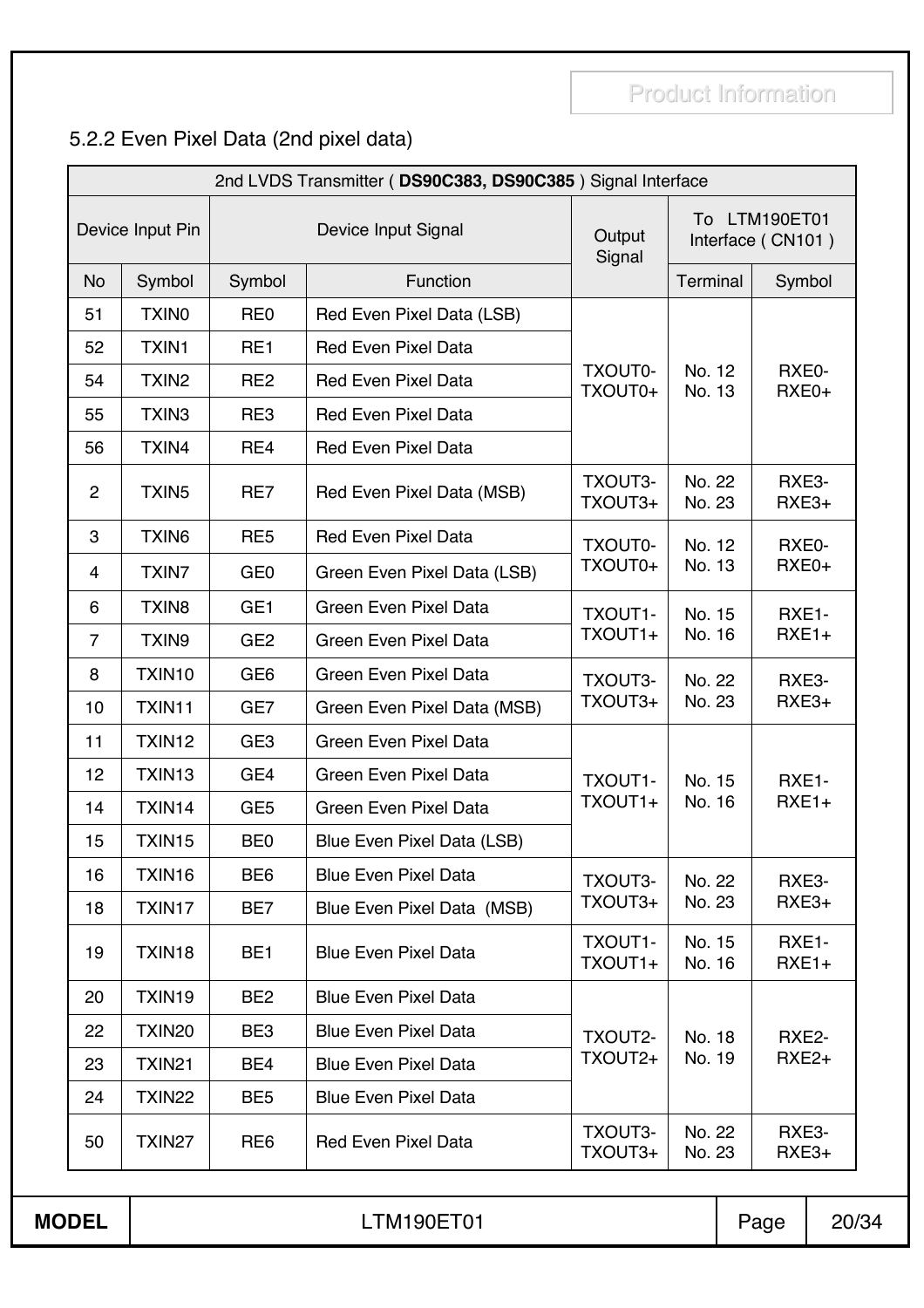# 5. 2 LVDS Interface(2)

5.2.1 Odd Pixel Data (1st pixel data)

|                |                  |                 | LVDS Transmitter (DS90C387) Signal Interface |                                      |                                  |                              |
|----------------|------------------|-----------------|----------------------------------------------|--------------------------------------|----------------------------------|------------------------------|
|                | Device Input Pin |                 | Device Input Signal                          | Output                               | To LTM190ET01<br>Interface (CN1) |                              |
| <b>No</b>      | Symbol           | Symbol          | Function                                     | Signal                               | Terminal                         | Symbol                       |
| 10             | R <sub>10</sub>  | RO <sub>0</sub> | Red Odd Pixel Data (LSB)                     |                                      |                                  |                              |
| 9              | <b>R11</b>       | RO <sub>1</sub> | <b>Red Odd Pixel Data</b>                    |                                      |                                  |                              |
| 8              | R <sub>12</sub>  | RO <sub>2</sub> | <b>Red Odd Pixel Data</b>                    | A0M<br>A0P                           | No. 1<br>No. 2                   | RXO0-<br><b>RXO0+</b>        |
| $\overline{7}$ | R <sub>13</sub>  | RO <sub>3</sub> | <b>Red Odd Pixel Data</b>                    |                                      |                                  |                              |
| 6              | R <sub>14</sub>  | RO <sub>4</sub> | Red Odd Pixel Data                           |                                      |                                  |                              |
| 3              | <b>R17</b>       | RO <sub>7</sub> | Red Odd Pixel Data (MSB)                     | A3M<br>A <sub>3</sub> P              | No. 10<br>No. 11                 | <b>RXO3-</b><br><b>RXO3+</b> |
| 5              | R <sub>15</sub>  | RO <sub>5</sub> | <b>Red Odd Pixel Data</b>                    | A0M                                  | No. 1                            | <b>RXO0-</b>                 |
| $\overline{c}$ | G <sub>10</sub>  | GO <sub>0</sub> | Green Odd Pixel Data (LSB)                   | A0P                                  | No. 2                            | <b>RXO0+</b>                 |
| 1              | G11              | GO <sub>1</sub> | Green Odd Pixel Data                         | A <sub>1</sub> M                     | No. 3                            | <b>RXO1-</b>                 |
| 100            | G <sub>12</sub>  | GO <sub>2</sub> | Green Odd Pixel Data                         | A <sub>1</sub> P                     | No. 4                            | <b>RXO1+</b>                 |
| 94             | G <sub>16</sub>  | GO <sub>6</sub> | Green Odd Pixel Data                         | A3M                                  | No. 10                           | <b>RXO3-</b>                 |
| 93             | G17              | GO <sub>7</sub> | Green Odd Pixel Data (MSB)                   | A <sub>3</sub> P                     | No. 11                           | <b>RXO3+</b>                 |
| 99             | G <sub>13</sub>  | GO <sub>3</sub> | Green Odd Pixel Data                         |                                      |                                  |                              |
| 96             | G14              | GO <sub>4</sub> | Green Odd Pixel Data                         | A <sub>1</sub> M                     | No. 3                            | <b>RXO1-</b>                 |
| 95             | G <sub>15</sub>  | GO <sub>5</sub> | Green Odd Pixel Data                         | A <sub>1</sub> P                     | No. 4                            | <b>RXO1+</b>                 |
| 92             | <b>B10</b>       | BO <sub>0</sub> | Blue Odd Pixel Data (LSB)                    |                                      |                                  |                              |
| 86             | <b>B16</b>       | BO <sub>6</sub> | <b>Blue Odd Pixel Data</b>                   | A3M                                  | No. 10                           | <b>RXO3-</b>                 |
| 85             | <b>B17</b>       | BO <sub>7</sub> | Blue Odd Pixel Data (MSB)                    | A <sub>3</sub> P                     | No. 11                           | <b>RXO3+</b>                 |
| 91             | <b>B11</b>       | BO <sub>1</sub> | <b>Blue Odd Pixel Data</b>                   | A <sub>1</sub> M<br>A <sub>1</sub> P | No. 3<br>No. 4                   | <b>RXO1-</b><br><b>RXO1+</b> |
| 90             | <b>B12</b>       | BO <sub>2</sub> | <b>Blue Odd Pixel Data</b>                   |                                      |                                  |                              |
| 89             | <b>B13</b>       | BO <sub>3</sub> | <b>Blue Odd Pixel Data</b>                   | A <sub>2</sub> M                     | No. 5                            | <b>RXO2-</b>                 |
| 88             | <b>B14</b>       | BO <sub>4</sub> | <b>Blue Odd Pixel Data</b>                   | A <sub>2</sub> P                     | No. 6                            | <b>RXO2+</b>                 |
| 87             | <b>B15</b>       | BO <sub>5</sub> | <b>Blue Odd Pixel Data</b>                   |                                      |                                  |                              |
| 4              | R <sub>16</sub>  | RO <sub>6</sub> | Red Odd Pixel Data                           | No. 10<br>No. 11                     | RXO3-<br><b>RXO3+</b>            |                              |
| <b>MODEL</b>   |                  |                 | LTM190ET01                                   |                                      | Page                             | 21/34                        |
|                |                  |                 |                                              |                                      |                                  |                              |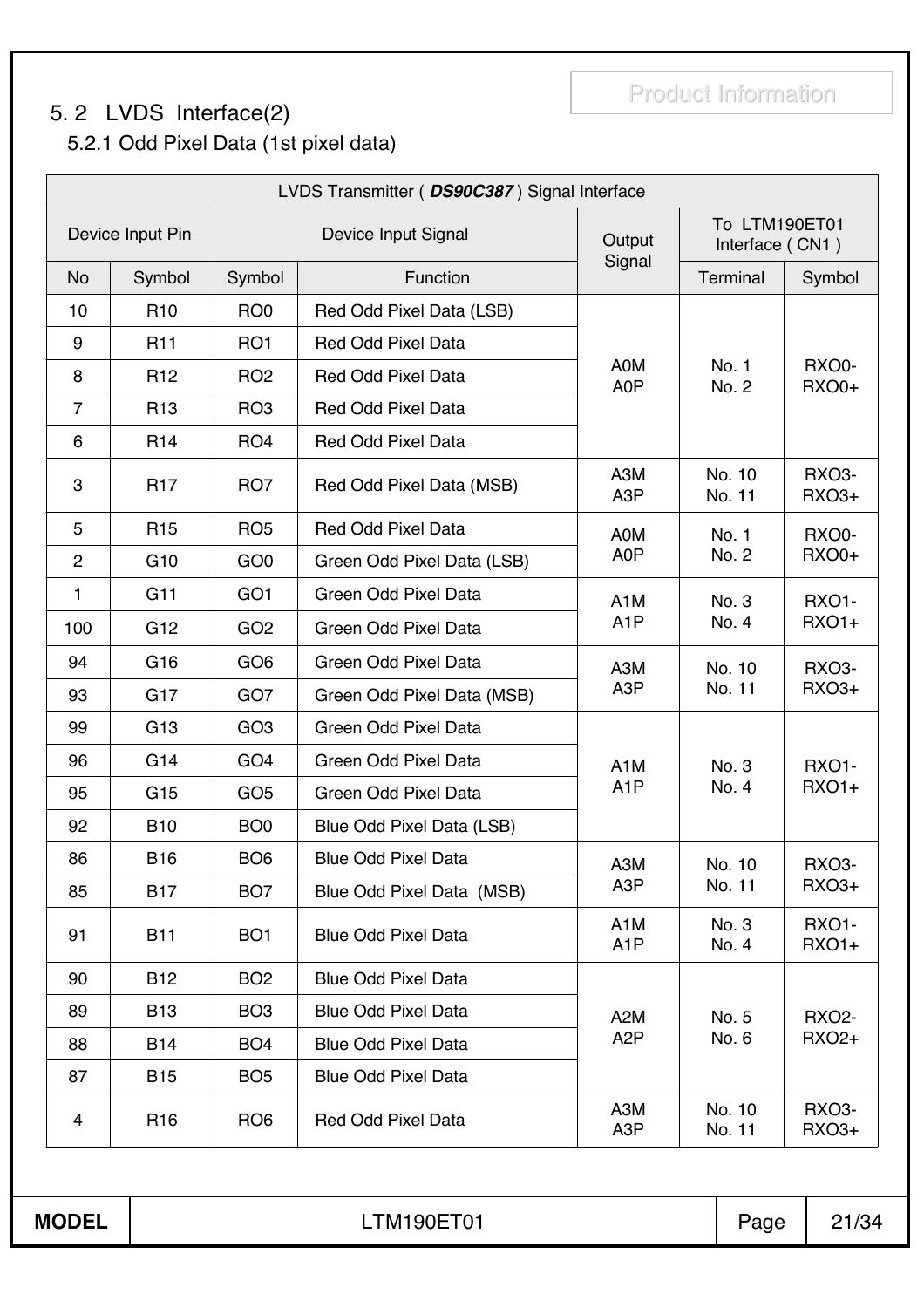# 5.2.2 Even Pixel Data (2nd pixel data)

| LVDS Transmitter (DS90C387) Signal Interface |                 |                 |                              |                         |                                  |                   |  |  |  |  |  |
|----------------------------------------------|-----------------|-----------------|------------------------------|-------------------------|----------------------------------|-------------------|--|--|--|--|--|
| Device Input Pin                             |                 |                 | Device Input Signal          | Output<br>Signal        | To LTM190ET01<br>Interface (CN1) |                   |  |  |  |  |  |
| <b>No</b>                                    | Symbol          | Symbol          | Function                     |                         | Terminal                         | Symbol            |  |  |  |  |  |
| 84                                           | <b>R20</b>      | RE <sub>0</sub> | Red Even Pixel Data (LSB)    |                         |                                  |                   |  |  |  |  |  |
| 81                                           | R <sub>21</sub> | RE1             | <b>Red Even Pixel Data</b>   |                         |                                  |                   |  |  |  |  |  |
| 80                                           | R <sub>22</sub> | RE <sub>2</sub> | <b>Red Even Pixel Data</b>   | A4M<br>A <sub>4</sub> P | No. 12<br>No. 13                 | RXE0-<br>RXE0+    |  |  |  |  |  |
| 79                                           | R <sub>23</sub> | RE3             | <b>Red Even Pixel Data</b>   |                         |                                  |                   |  |  |  |  |  |
| 78                                           | R <sub>24</sub> | RE4             | <b>Red Even Pixel Data</b>   |                         |                                  |                   |  |  |  |  |  |
| 75                                           | R <sub>27</sub> | RE7             | Red Even Pixel Data (MSB)    | A7M<br>A7P              | No. 22<br>No. 23                 | RXE3-<br>RXE3+    |  |  |  |  |  |
| 77                                           | R <sub>25</sub> | RE <sub>5</sub> | <b>Red Even Pixel Data</b>   | A4M                     | No. 12                           | RXE0-             |  |  |  |  |  |
| 74                                           | G <sub>20</sub> | GE <sub>0</sub> | Green Even Pixel Data (LSB)  | A4P                     | No. 13                           | RXE0+             |  |  |  |  |  |
| 73                                           | G <sub>21</sub> | GE <sub>1</sub> | Green Even Pixel Data        | A5M                     | No. 15                           | RXE1-             |  |  |  |  |  |
| 72                                           | G22             | GE <sub>2</sub> | <b>Green Even Pixel Data</b> | A <sub>5</sub> P        | No. 16                           | $RXE1+$           |  |  |  |  |  |
| 66                                           | G <sub>26</sub> | GE <sub>6</sub> | Green Even Pixel Data        | A7M                     | No. 22                           | RXE3-             |  |  |  |  |  |
| 65                                           | G <sub>27</sub> | GE7             | Green Even Pixel Data (MSB)  | A7P                     | No. 23                           | $RXE3+$           |  |  |  |  |  |
| 71                                           | G <sub>23</sub> | GE <sub>3</sub> | <b>Green Even Pixel Data</b> |                         | No. 15<br>No. 16                 |                   |  |  |  |  |  |
| 70                                           | G24             | GE4             | <b>Green Even Pixel Data</b> | A5M                     |                                  | RXE1-             |  |  |  |  |  |
| 69                                           | G <sub>25</sub> | GE <sub>5</sub> | <b>Green Even Pixel Data</b> | A <sub>5</sub> P        |                                  | $RXE1+$           |  |  |  |  |  |
| 64                                           | <b>B20</b>      | BE <sub>0</sub> | Blue Even Pixel Data (LSB)   |                         |                                  |                   |  |  |  |  |  |
| 58                                           | <b>B26</b>      | BE <sub>6</sub> | <b>Blue Even Pixel Data</b>  | A7M                     | No. 22                           | RXE3-             |  |  |  |  |  |
| 57                                           | <b>B27</b>      | BE7             | Blue Even Pixel Data (MSB)   | A7P                     | No. 23                           | RXE3+             |  |  |  |  |  |
| 63                                           | <b>B21</b>      | BE <sub>1</sub> | <b>Blue Even Pixel Data</b>  | A5M<br>A <sub>5</sub> P | No. 15<br>No. 16                 | RXE1-<br>$RXE1+$  |  |  |  |  |  |
| 62                                           | <b>B22</b>      | BE <sub>2</sub> | <b>Blue Even Pixel Data</b>  |                         |                                  |                   |  |  |  |  |  |
| 61                                           | <b>B23</b>      | BE3             | <b>Blue Even Pixel Data</b>  | A6M                     | No. 18                           | RXE2-             |  |  |  |  |  |
| 60                                           | <b>B24</b>      | BE4             | <b>Blue Even Pixel Data</b>  | A6P                     | No. 19                           | RXE <sub>2+</sub> |  |  |  |  |  |
| 59                                           | <b>B25</b>      | BE <sub>5</sub> | <b>Blue Even Pixel Data</b>  |                         |                                  |                   |  |  |  |  |  |
| 76                                           | R <sub>26</sub> | RE <sub>6</sub> | <b>Red Even Pixel Data</b>   | A7M<br>A7P              | No. 22<br>No. 23                 | RXE3-<br>RXE3+    |  |  |  |  |  |
|                                              |                 |                 |                              |                         |                                  |                   |  |  |  |  |  |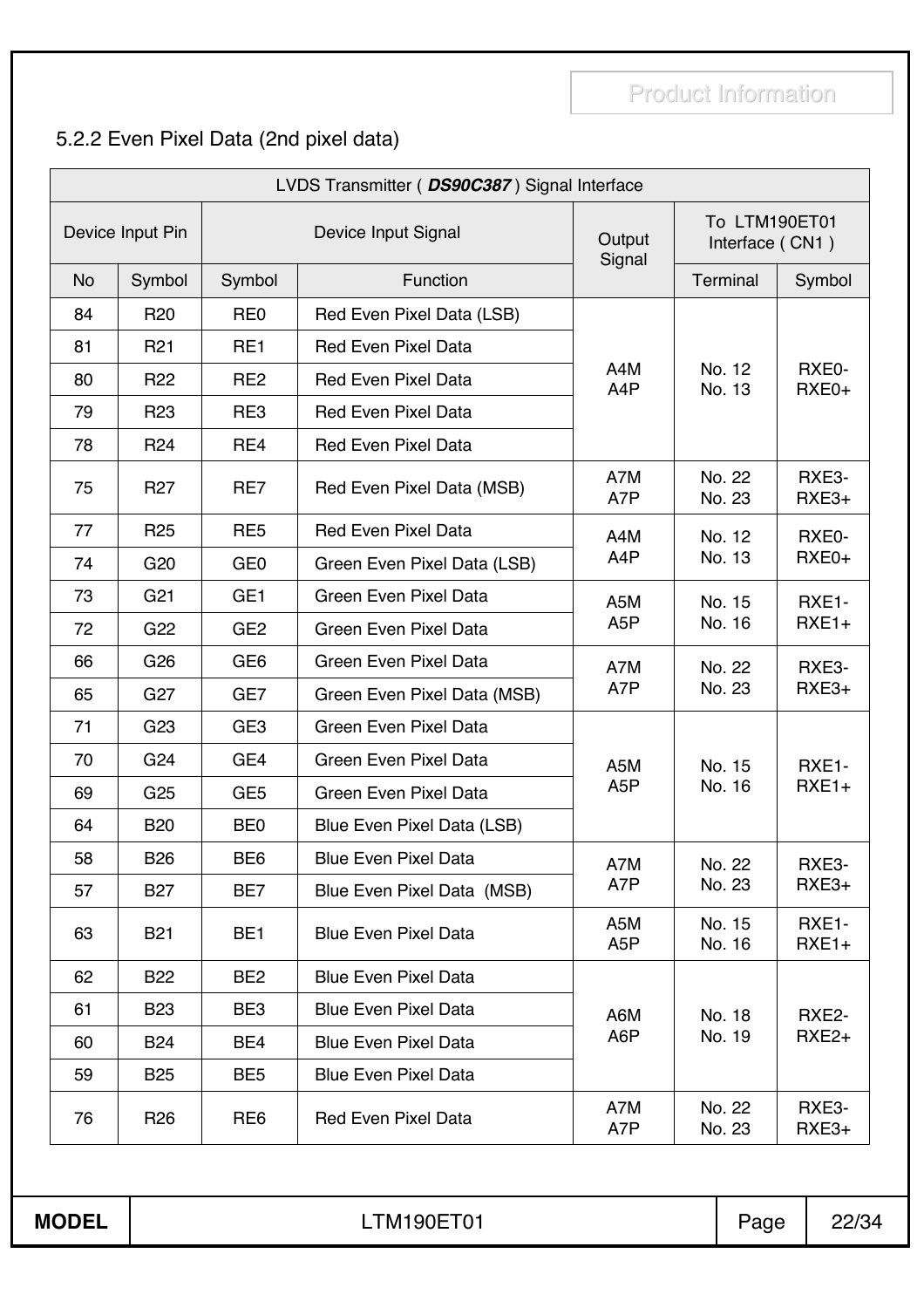Product Information



# 5.2.3 Timing Diagrams of LVDS For Transmitting

| <b>MODEL</b> | <b>TM190ET01</b><br>▃ | Page | 23/34 |
|--------------|-----------------------|------|-------|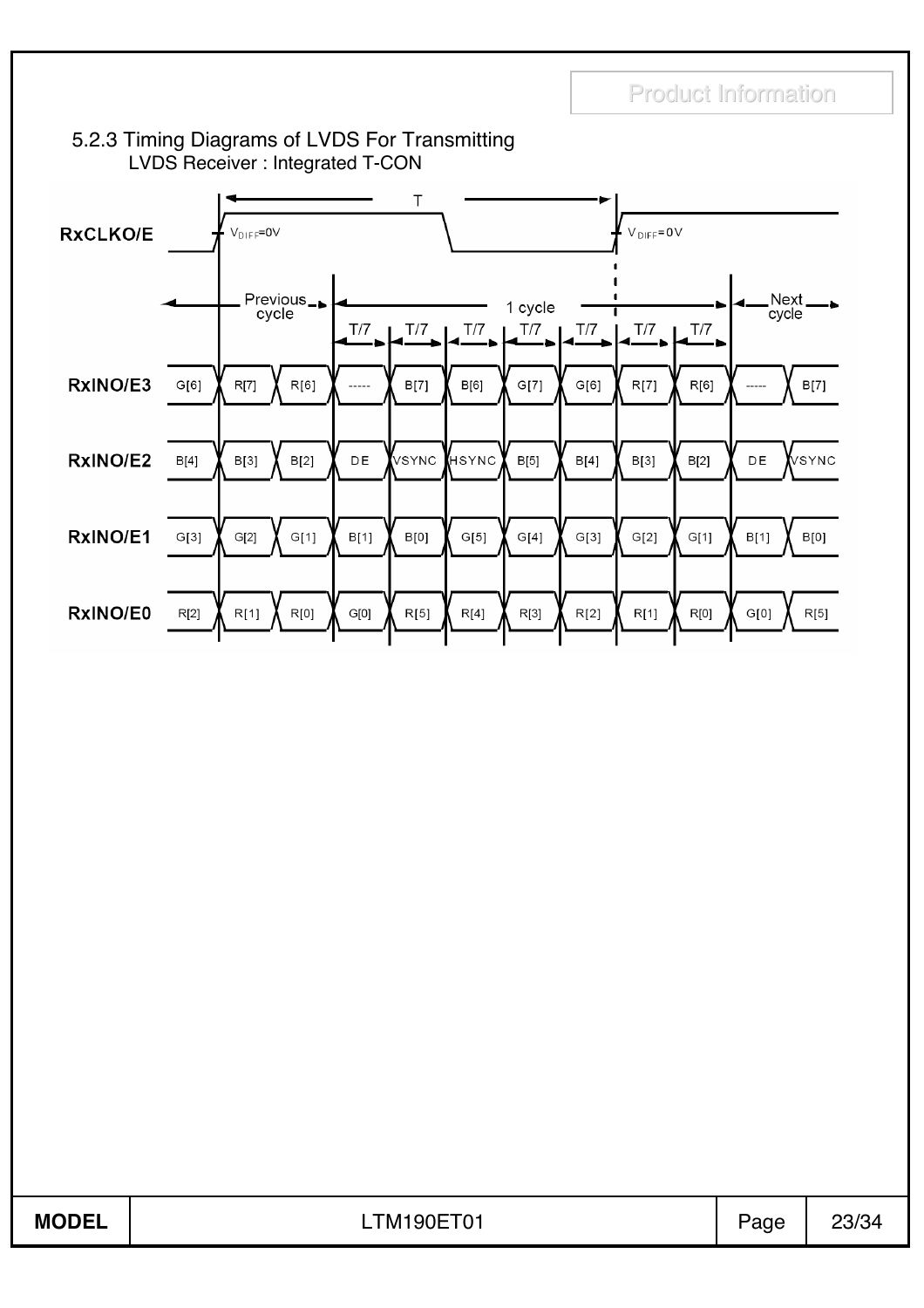# 5.3 Back Light Unit

|       | Pin No.                   | Input                            | Color           | <b>Function</b>     |  |  |  |  |  |  |
|-------|---------------------------|----------------------------------|-----------------|---------------------|--|--|--|--|--|--|
|       |                           | $Hot - 1$                        | Red             | <b>High Voltage</b> |  |  |  |  |  |  |
| Upper | $\overline{2}$            | $Cold - 1$                       | White           | Ground              |  |  |  |  |  |  |
| Lower |                           | $Hot - 1$                        | Red             | <b>High Voltage</b> |  |  |  |  |  |  |
|       | $\overline{2}$            | $Cold - 1$                       | White<br>Ground |                     |  |  |  |  |  |  |
|       | Connect<br>or<br>Part No. | Yeonho 35001HS-02L or equivalent |                 |                     |  |  |  |  |  |  |

| <b>MODEL</b><br>- 1- | <b>TM190E</b><br>V I | $\blacksquare$<br>age | 0.10<br>24/34<br>____ |
|----------------------|----------------------|-----------------------|-----------------------|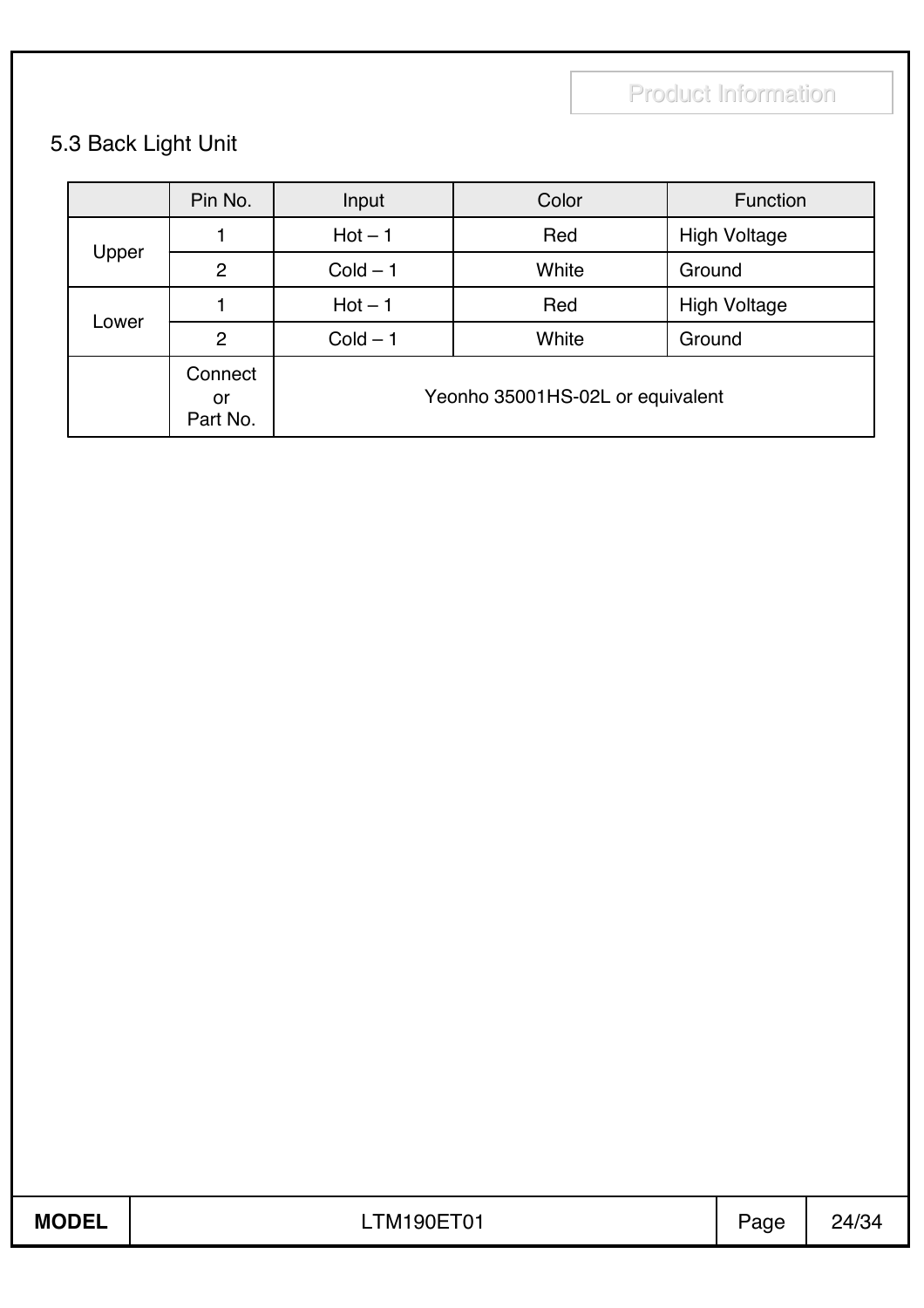# 5.4 Input Signals, Basic Display Colors and Gray Scale of Each Color

|                                               |                                                                                                                                                                        |                                     |              |             |                |                      |                  |                |                          |                      |                            |                      | <b>DATA SIGNAL</b>   |                      |                     |                              |                                    |                             |                   |                              |                              |                              |                              |                              |                              |                          |
|-----------------------------------------------|------------------------------------------------------------------------------------------------------------------------------------------------------------------------|-------------------------------------|--------------|-------------|----------------|----------------------|------------------|----------------|--------------------------|----------------------|----------------------------|----------------------|----------------------|----------------------|---------------------|------------------------------|------------------------------------|-----------------------------|-------------------|------------------------------|------------------------------|------------------------------|------------------------------|------------------------------|------------------------------|--------------------------|
| COLO                                          | <b>DISPLAY</b>                                                                                                                                                         |                                     |              |             |                | <b>RED</b>           |                  |                |                          |                      |                            |                      | <b>GREEN</b>         |                      |                     |                              |                                    |                             |                   |                              |                              | <b>BLUE</b>                  |                              | <b>GRAY</b><br><b>SCALE</b>  |                              |                          |
| R                                             | (8bit)                                                                                                                                                                 | R <sub>0</sub>                      | R1           | R2          | R <sub>3</sub> | <b>R4</b>            | R <sub>5</sub>   | R <sub>6</sub> | R <sub>7</sub>           | G <sub>0</sub>       | G<br>1                     | G<br>$\overline{2}$  | G <sub>3</sub>       | G<br>$\overline{4}$  | G<br>5              | G <sub>6</sub>               | G<br>$\overline{7}$                | B <sub>0</sub>              | <b>B1</b>         | <b>B2</b>                    | B <sub>3</sub>               | B4                           | <b>B5</b>                    | B <sub>6</sub>               | <b>B7</b>                    | <b>LEVEL</b>             |
|                                               | <b>BLACK</b>                                                                                                                                                           | $\Omega$                            | $\mathbf 0$  | 0           | 0              | 0                    | 0                | 0              | 0                        | 0                    | 0                          | 0                    | 0                    | 0                    | 0                   | 0                            | 0                                  | 0                           | 0                 | 0                            | 0                            | 0                            | 0                            | 0                            | 0                            | $\blacksquare$           |
|                                               | <b>BLUE</b>                                                                                                                                                            | $\mathbf{0}$                        | $\mathbf 0$  | 0           | $\Omega$       | $\Omega$             | $\Omega$         | 0              | 0                        | $\Omega$             | 0                          | 0                    | 0                    | 0                    | 0                   | $\Omega$                     | $\Omega$                           | $\mathbf{1}$                | 1                 | 1.                           | $\mathbf{1}$                 | 1                            | 1                            | $\mathbf{1}$                 | 1                            | $\overline{\phantom{a}}$ |
|                                               | <b>GREEN</b>                                                                                                                                                           | $\Omega$                            | 0            | 0           | 0              | 0                    | 0                | 0              | 0                        | 1                    | 1                          | 1                    | $\mathbf{1}$         | $\overline{1}$       | $\mathbf{1}$        | $\mathbf{1}$                 | $\mathbf{1}$                       | 0                           | 0                 | 0                            | 0                            | 0                            | 0                            | 0                            | 0                            | $\blacksquare$           |
| <b>BASIC</b>                                  | <b>CYAN</b>                                                                                                                                                            | $\mathbf{0}$                        | 0            | 0           | 0              | 0                    | 0                | 0              | 0                        | 1                    | 1                          | 1                    | $\mathbf{1}$         | $\mathbf{1}$         | $\mathbf{1}$        | $\mathbf{1}$                 | $\mathbf{1}$                       | $\mathbf{1}$                | $\mathbf{1}$      | $\mathbf{1}$                 | $\mathbf{1}$                 | 1                            | 1                            | 1                            | 1                            | $\overline{\phantom{a}}$ |
| COLO<br>R                                     | <b>RED</b>                                                                                                                                                             | $\mathbf{1}$                        | $\mathbf{1}$ | 1           | 1.             | $\mathbf{1}$         | 1                | 1              | $\mathbf{1}$             | 0                    | 0                          | 0                    | 0                    | 0                    | 0                   | 0                            | 0                                  | $\mathbf 0$                 | 0                 | $\mathbf 0$                  | $\Omega$                     | $\mathbf 0$                  | 0                            | 0                            | 0                            | $\overline{\phantom{a}}$ |
|                                               | <b>MAGENT</b><br>А                                                                                                                                                     | $\mathbf{1}$                        | $\mathbf{1}$ | 1           | 1.             | 1                    | 1                | 1              | 1.                       | 0                    | 0                          | 0                    | 0                    | 0                    | 0                   | 0                            | 0                                  | $\mathbf{1}$                | 1                 | 1.                           | $\mathbf{1}$                 | 1                            | 1.                           | $\mathbf{1}$                 | 1                            | $\overline{\phantom{a}}$ |
|                                               | <b>YELLOW</b>                                                                                                                                                          | $\mathbf{1}$                        | $\mathbf{1}$ | 1           | 1              | 1                    | 1                | $\mathbf{1}$   | $\mathbf{1}$             | $\mathbf{1}$         | $\mathbf{1}$               | $\mathbf{1}$         | $\mathbf{1}$         | $\overline{1}$       | 1                   | $\mathbf{1}$                 | $\mathbf{1}$                       | $\Omega$                    | $\Omega$          | 0                            | $\mathbf 0$                  | $\Omega$                     | 0                            | $\Omega$                     | $\Omega$                     | $\blacksquare$           |
|                                               | <b>WHITE</b>                                                                                                                                                           | $\mathbf{1}$                        | $\mathbf{1}$ | 1           | 1.             | $\mathbf{1}$         | $\mathbf{1}$     | $\mathbf{1}$   | $\mathbf{1}$             | $\mathbf{1}$         | 1                          | $\mathbf{1}$         | $\mathbf{1}$         | $\mathbf{1}$         | $\mathbf{1}$        | $\mathbf{1}$                 | $\mathbf{1}$                       | $\mathbf{1}$                | 1                 | $\mathbf{1}$                 | $\mathbf{1}$                 | 1                            | $\mathbf{1}$                 | $\mathbf{1}$                 | 1                            | $\blacksquare$           |
|                                               | <b>BLACK</b>                                                                                                                                                           | $\Omega$                            | 0            | 0           | 0              | 0                    | 0                | 0              | 0                        | 0                    | 0                          | 0                    | 0                    | 0                    | 0                   | 0                            | 0                                  | 0                           | 0                 | 0                            | 0                            | 0                            | 0                            | 0                            | 0                            | R0                       |
|                                               |                                                                                                                                                                        | $\mathbf{1}$                        | $\mathbf 0$  | 0           | 0              | $\mathbf 0$          | 0                | 0              | 0                        | 0                    | 0                          | 0                    | 0                    | 0                    | 0                   | 0                            | $\Omega$                           | $\mathbf 0$                 | 0                 | 0                            | 0                            | 0                            | 0                            | 0                            | $\mathbf 0$                  | R1                       |
|                                               | <b>DARK</b>                                                                                                                                                            | 0                                   | $\mathbf 1$  | 0           | 0              | $\mathbf 0$          | 0                | 0              | 0                        | 0                    | 0                          | 0                    | 0                    | 0                    | 0                   | 0                            | $\mathbf 0$                        | $\mathbf 0$                 | $\mathbf 0$       | 0                            | 0                            | 0                            | 0                            | 0                            | $\mathbf 0$                  | R <sub>2</sub>           |
| GRAY<br>↑<br><b>SCALE</b><br>OF<br><b>RED</b> |                                                                                                                                                                        | $\ddot{\cdot}$                      |              |             |                | $\ddot{\cdot}$       |                  |                |                          |                      | $\ddot{\cdot}$             | $\ddot{\phantom{a}}$ | t,                   |                      |                     |                              |                                    |                             |                   |                              | $\ddot{\cdot}$               |                              |                              |                              |                              | $R3\sim$                 |
|                                               |                                                                                                                                                                        | $\ddot{\phantom{a}}$                |              |             | $\cdot$        | $\ddot{\phantom{a}}$ | $\cdot$          |                |                          | ÷,                   | $\cdot$                    |                      | ÷                    | $\ddot{\phantom{a}}$ | ÷                   |                              |                                    | $\cdot$                     |                   | ÷                            | $\ddot{\phantom{a}}$         |                              |                              |                              |                              | R <sub>252</sub>         |
|                                               | LIGHT                                                                                                                                                                  | $\mathbf{1}$                        | 0            | 1           | 1              | 1                    | 1                | 1              | 1                        | 0                    | 0                          | 0                    | 0                    | 0                    | 0                   | 0                            | 0                                  | $\mathbf 0$                 | 0                 | 0                            | 0                            | 0                            | 0                            | 0                            | $\mathbf 0$                  | R <sub>253</sub>         |
|                                               |                                                                                                                                                                        | $\mathbf{0}$                        | $\mathbf{1}$ | 1           | 1.             | $\mathbf{1}$         | 1                | 1              | $\mathbf{1}$             | 0                    | 0                          | 0                    | 0                    | 0                    | 0                   | 0                            | $\Omega$                           | $\mathbf 0$                 | 0                 | 0                            | $\mathbf 0$                  | 0                            | 0                            | $\mathbf 0$                  | $\mathbf 0$                  | R <sub>254</sub>         |
|                                               | <b>RED</b>                                                                                                                                                             | $\mathbf{1}$                        | $\mathbf{1}$ | 1           | 1              | $\mathbf{1}$         | 1                | $\mathbf{1}$   | $\mathbf{1}$             | 0                    | 0                          | 0                    | 0                    | 0                    | 0                   | 0                            | $\mathbf 0$                        | $\mathbf 0$                 | 0                 | 0                            | 0                            | 0                            | 0                            | 0                            | $\mathbf 0$                  | R <sub>255</sub>         |
|                                               | <b>BLACK</b>                                                                                                                                                           | $\Omega$                            | 0            | 0           | 0              | 0                    | 0                | 0              | 0                        | 0                    | 0                          | 0                    | 0                    | 0                    | $\Omega$            | $\mathbf{0}$                 | $\Omega$                           | $\mathbf 0$                 | $\Omega$          | 0                            | 0                            | 0                            | 0                            | 0                            | $\mathbf 0$                  | G <sub>0</sub>           |
|                                               |                                                                                                                                                                        | $\Omega$                            | $\mathbf 0$  | $\Omega$    | 0              | $\mathbf 0$          | 0                | 0              | 0                        | 1                    | $\mathbf 0$                | 0                    | 0                    | 0                    | 0                   | 0                            | $\Omega$                           | $\mathbf 0$                 | 0                 | $\mathbf 0$                  | $\mathbf 0$                  | 0                            | 0                            | $\Omega$                     | 0                            | G1                       |
| GRAY                                          | <b>DARK</b>                                                                                                                                                            | $\mathbf 0$                         | 0            | 0           | 0              | 0                    | 0                | 0              | 0                        | 0                    | 1                          | 0                    | 0                    | 0                    | 0                   | 0                            | 0                                  | 0                           | 0                 | 0                            | 0                            | 0                            | 0                            | 0                            | 0                            | G <sub>2</sub>           |
| <b>SCALE</b><br><b>OF</b>                     | ↑                                                                                                                                                                      | $\ddot{\phantom{a}}$                |              |             | $\cdot$        | $\ddot{\cdot}$       | $\bullet$        |                |                          | $\ddot{\phantom{a}}$ | ÷                          | ÷                    | $\ddot{\phantom{a}}$ | $\ddot{\cdot}$       | ÷                   |                              |                                    | ÷                           |                   | ÷                            | $\ddot{\phantom{a}}$         |                              | $\ddot{\phantom{a}}$         |                              |                              | $G3\sim$                 |
| GREE<br>N                                     |                                                                                                                                                                        | ÷                                   |              |             |                | $\ddot{\cdot}$       |                  |                |                          | $\ddot{\cdot}$       |                            |                      | $\ddot{\cdot}$       | $\ddot{\cdot}$       | $\ddot{\cdot}$      |                              |                                    |                             |                   |                              | ÷                            |                              |                              |                              |                              | G252                     |
|                                               | LIGHT                                                                                                                                                                  | $\Omega$                            | 0            | 0           | $\Omega$       | 0                    | 0                | $\Omega$       | 0                        | 1                    | 0                          | 1                    | $\mathbf{1}$         | $\mathbf{1}$         | 1                   | $\mathbf{1}$                 | $\mathbf{1}$                       | $\mathbf 0$                 | $\mathbf{0}$      | 0                            | 0                            | $\Omega$                     | $\Omega$                     | 0                            | $\mathbf 0$                  | G253                     |
|                                               |                                                                                                                                                                        | 0                                   | 0            | 0           | $\mathsf 0$    | 0                    | $\mathsf 0$      | 0              | 0                        | 0                    | $\mathbf{1}$               | $\mathbf{1}$         | $\mathbf{1}$         | $\mathbf{1}$         | $\mathbf{1}$        | $\mathbf{1}$                 | $\mathbf{1}$                       | $\mathsf{O}\xspace$         | 0                 | $\mathsf{O}\xspace$          | 0                            | 0                            | 0                            | 0                            | 0                            | G254                     |
|                                               | <b>GREEN</b>                                                                                                                                                           | $\mathbf 0$                         | 0            | 0           | $\mathsf 0$    | $\mathsf 0$          | 0                | 0              | 0                        | $\mathbf{1}$         | $\mathbf{1}$               | $\mathbf{1}$         | $\mathbf{1}$         | $\overline{1}$       | $\mathbf{1}$        | $\mathbf{1}$                 | $\mathbf{1}$                       | $\mathbf 0$                 | $\mathbf 0$       | $\mathbf 0$                  | $\mathbf 0$                  | 0                            | 0                            | $\mathbf 0$                  | 0                            | G255                     |
|                                               | <b>BLACK</b>                                                                                                                                                           | $\mathbf 0$                         | $\mathbf 0$  | 0           | 0              | $\mathbf 0$          | $\mathbf 0$      | 0              | 0                        | 0                    | $\mathbf 0$                | 0                    | $\mathbf 0$          | 0                    | $\Omega$            | $\mathsf{O}$                 | $\mathbf 0$                        | $\mathbf 0$                 | 0                 | $\mathsf 0$                  | 0                            | 0                            | 0                            | $\mathbf 0$                  | $\mathbf 0$                  | B <sub>0</sub>           |
|                                               |                                                                                                                                                                        | 0                                   | 0            | 0           | 0              | $\mathbf 0$          | 0                | 0              | 0                        | 0                    | 0                          | 0                    | 0                    | 0                    | $\mathbf 0$         | $\mathsf{O}$                 | $\mathbf 0$                        | $\mathbf{1}$                | 0                 | 0                            | 0                            | 0                            | 0                            | 0                            | 0                            | <b>B1</b>                |
| <b>GRAY</b>                                   | <b>DARK</b><br>↑                                                                                                                                                       | $\mathsf 0$                         | $\mathbf 0$  | $\mathbf 0$ | $\mathbf 0$    | $\mathbf 0$          | $\mathbf 0$      | $\mathsf{o}$   | $\mathbf 0$              | 0                    | $\mathsf 0$                | 0                    | $\mathbf 0$          | $\mathbf 0$          | $\mathbf 0$         | $\mathbf 0$                  | $\mathbf 0$                        | $\mathsf 0$                 | $\mathbf{1}$      | $\mathbf 0$                  | $\mathbf 0$                  | $\mathbf 0$                  | 0                            | $\mathbf 0$                  | $\mathbf 0$                  | <b>B2</b>                |
| <b>SCALE</b><br>OF                            |                                                                                                                                                                        | $\ddot{\phantom{a}}$                |              |             | ÷              | $\ddot{\phantom{a}}$ |                  |                |                          | $\ddot{\phantom{a}}$ | ÷                          |                      | $\ddot{\cdot}$       | $\ddot{\phantom{a}}$ | ÷                   |                              |                                    | $\ddot{\phantom{a}}$        |                   | ÷                            | $\ddot{\phantom{a}}$         |                              | ÷                            |                              |                              | $B3\sim$<br>B252         |
| <b>BLUE</b>                                   | <b>LIGHT</b>                                                                                                                                                           | $\ddot{\phantom{a}}$<br>$\mathbf 0$ | $\mathbf 0$  | $\Omega$    |                | ÷<br>$\mathbf 0$     | $\mathbf 0$      |                |                          | $\ddot{\cdot}$<br>0  |                            |                      | ÷<br>$\mathsf{o}$    | $\ddot{\cdot}$       | $\ddot{\cdot}$<br>0 |                              |                                    |                             |                   |                              | $\ddot{\phantom{a}}$         |                              |                              |                              |                              |                          |
|                                               |                                                                                                                                                                        | $\mathbf 0$                         | $\mathbf 0$  | $\mathbf 0$ | 0<br>0         | $\mathbf 0$          |                  | 0<br>0         | $\mathsf{O}\xspace$<br>0 | $\mathbf 0$          | $\mathbf 0$<br>$\mathsf 0$ | 0<br>$\mathsf{O}$    | 0                    | 0<br>$\mathbf 0$     | $\mathbf 0$         | $\mathsf{O}$<br>$\mathsf{O}$ | $\mathsf{O}\xspace$<br>$\mathbf 0$ | $\mathbf{1}$<br>$\mathbf 0$ | 0<br>$\mathbf{1}$ | $\mathbf{1}$                 | $\mathbf{1}$                 | $\mathbf{1}$                 | $\mathbf{1}$                 | $\mathbf{1}$                 | $\mathbf{1}$<br>$\mathbf{1}$ | B253<br><b>B254</b>      |
|                                               | <b>BLUE</b>                                                                                                                                                            | $\mathbf 0$                         | $\mathbf 0$  | $\mathbf 0$ | $\mathbf 0$    | $\mathbf 0$          | 0<br>$\mathbf 0$ | 0              | 0                        | $\mathbf 0$          | $\mathsf{O}\xspace$        | $\mathsf{O}\xspace$  | $\mathsf 0$          | $\pmb{0}$            | $\mathbf 0$         | $\mathsf{O}\xspace$          | $\pmb{0}$                          | $\mathbf{1}$                | $\mathbf{1}$      | $\mathbf{1}$<br>$\mathbf{1}$ | $\mathbf{1}$<br>$\mathbf{1}$ | $\mathbf{1}$<br>$\mathbf{1}$ | $\mathbf{1}$<br>$\mathbf{1}$ | $\mathbf{1}$<br>$\mathbf{1}$ | $\mathbf{1}$                 | <b>B255</b>              |
|                                               | Note (1) Definition of Gray:<br>$Rn$ : Red Gray, Gn: Green Gray, Bn: Blue Gray ( $n =$ Gray level)<br>Input Signal : $0 = Low$ level voltage, $1 = High$ level voltage |                                     |              |             |                |                      |                  |                |                          |                      |                            |                      |                      |                      |                     |                              |                                    |                             |                   |                              |                              |                              |                              |                              |                              |                          |
| <b>MODEL</b>                                  |                                                                                                                                                                        |                                     |              |             |                |                      |                  |                | <b>LTM190ET01</b>        |                      |                            |                      |                      |                      |                     |                              |                                    |                             |                   |                              |                              |                              |                              | Page                         |                              | 25/34                    |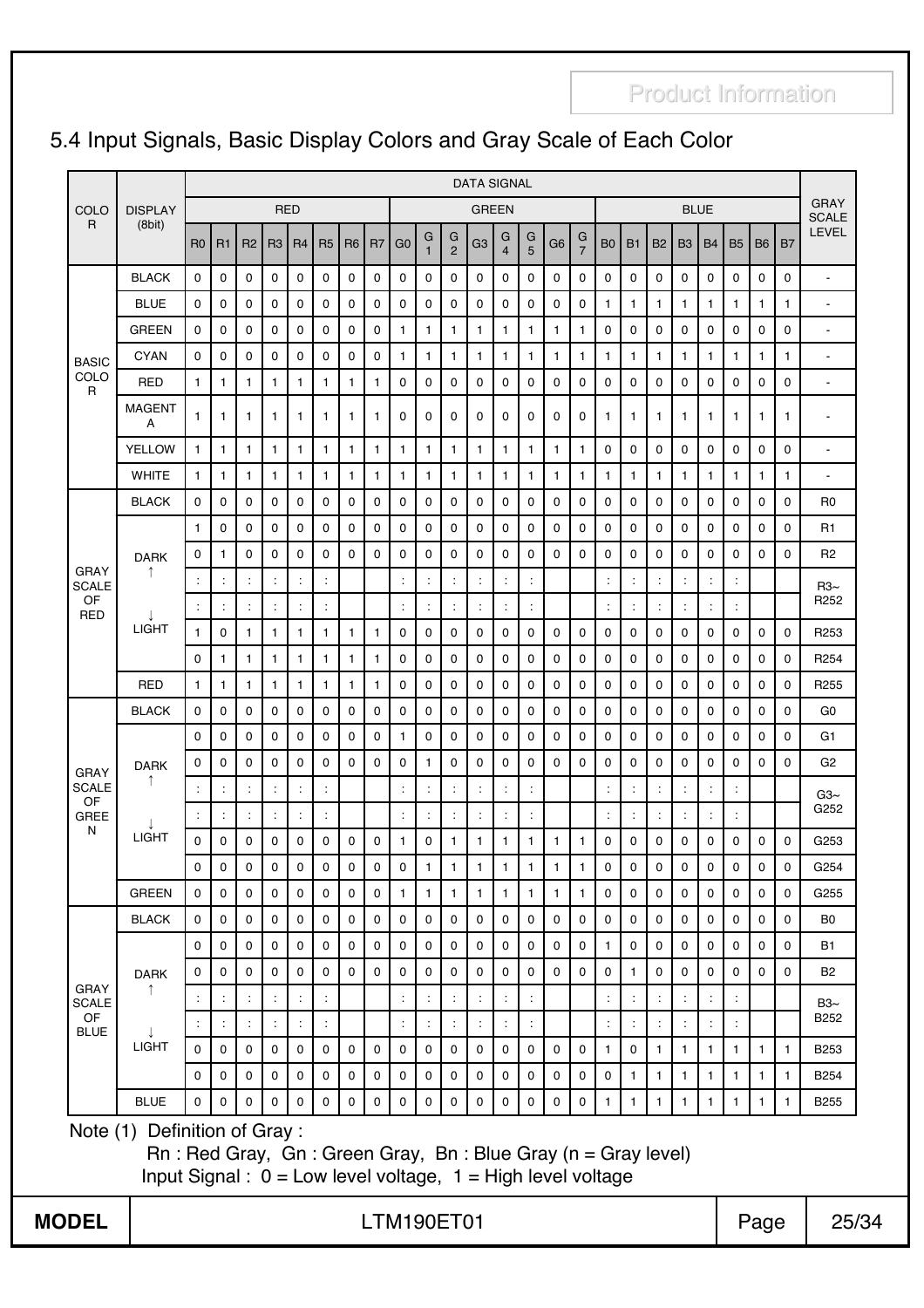# **6. Interface Timing**

6.1 Timing Parameters ( DE only mode )

| <b>SIGNAL</b>                   | <b>ITEM</b>                        | <b>SYMBO</b><br>L           | MIN. | TYP. | MAX. | Unit       | <b>NOTE</b>              |
|---------------------------------|------------------------------------|-----------------------------|------|------|------|------------|--------------------------|
| <b>Clock</b>                    |                                    | $1/\text{T}_\text{C}$       | 44.1 | 54   | 68.4 | <b>MHz</b> | $\blacksquare$           |
| <b>Hsync</b>                    | Frequency                          | $F_H$                       | 52.2 | 64   | 81   | <b>KHz</b> | $\overline{\phantom{a}}$ |
| Vsync                           |                                    | $F_{V}$                     | 49   | 60   | 76   | Hz         | ٠                        |
| Vertical<br><b>Display Term</b> | Active<br><b>Display</b><br>Period | $T_{VD}$                    | 1024 | 1024 | 1024 | lines      | $\blacksquare$           |
|                                 | Vertical<br>Total                  | $T_{VB}$                    | 1031 | 1066 |      | lines      |                          |
| Horizontal                      | Active<br><b>Display</b><br>Period | ${\mathsf T}_{\mathsf{HD}}$ | 640  | 640  | 640  | clocks     | 2pixel/clock             |
| Display Term                    | Horizontal<br>Total                | $\mathsf{T}_\mathsf{H}$     | 676  | 844  | 1130 | clocks     | 2pixel/clock             |

Note (1) This product is DE only mode. The input of Hsync & Vsync signal does not have an effect on normal operation.

(2) Test Point : TTL control signal and CLK at LVDS Tx input terminal in system

 $(3)$  Internal Vcc = 3.3V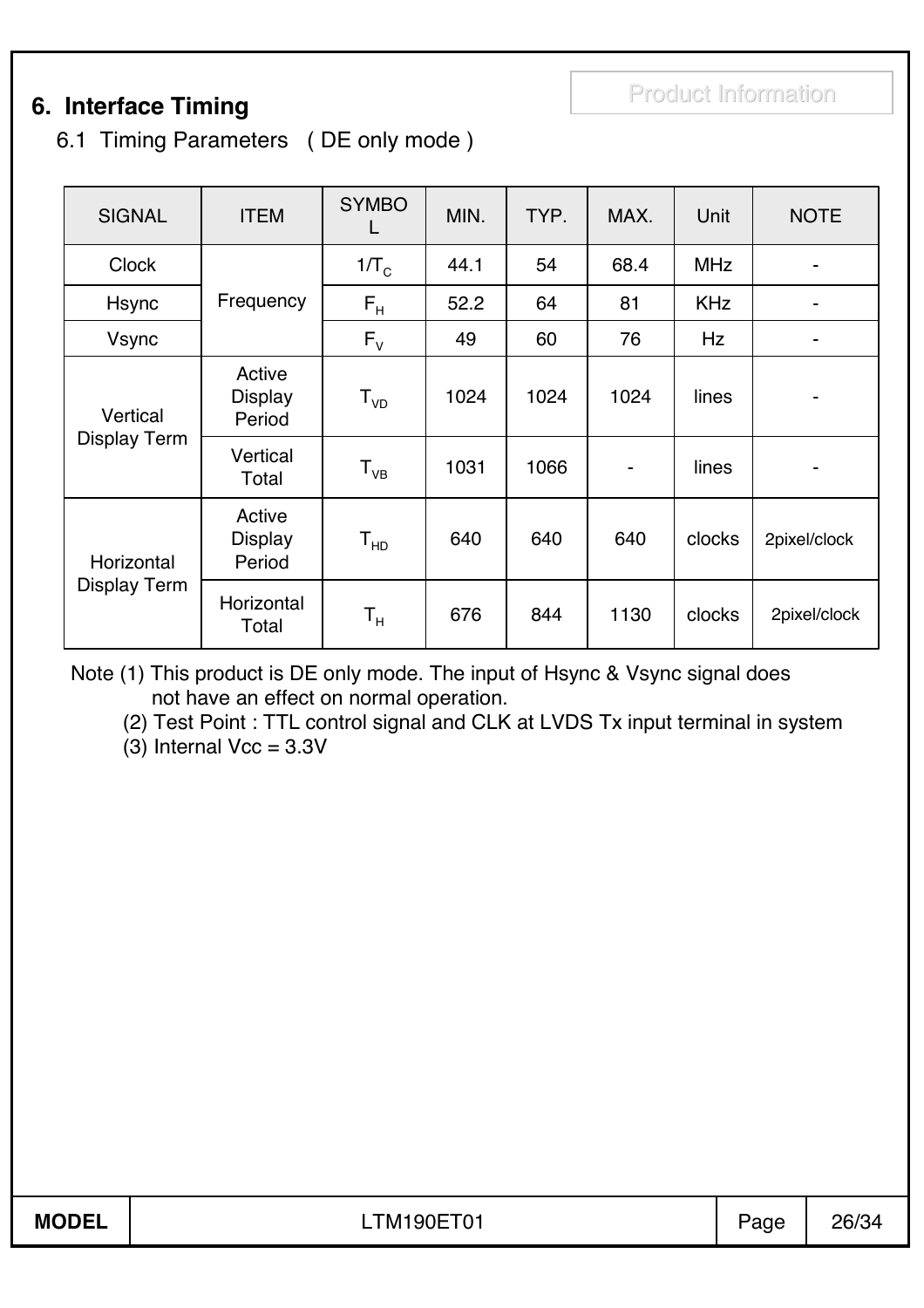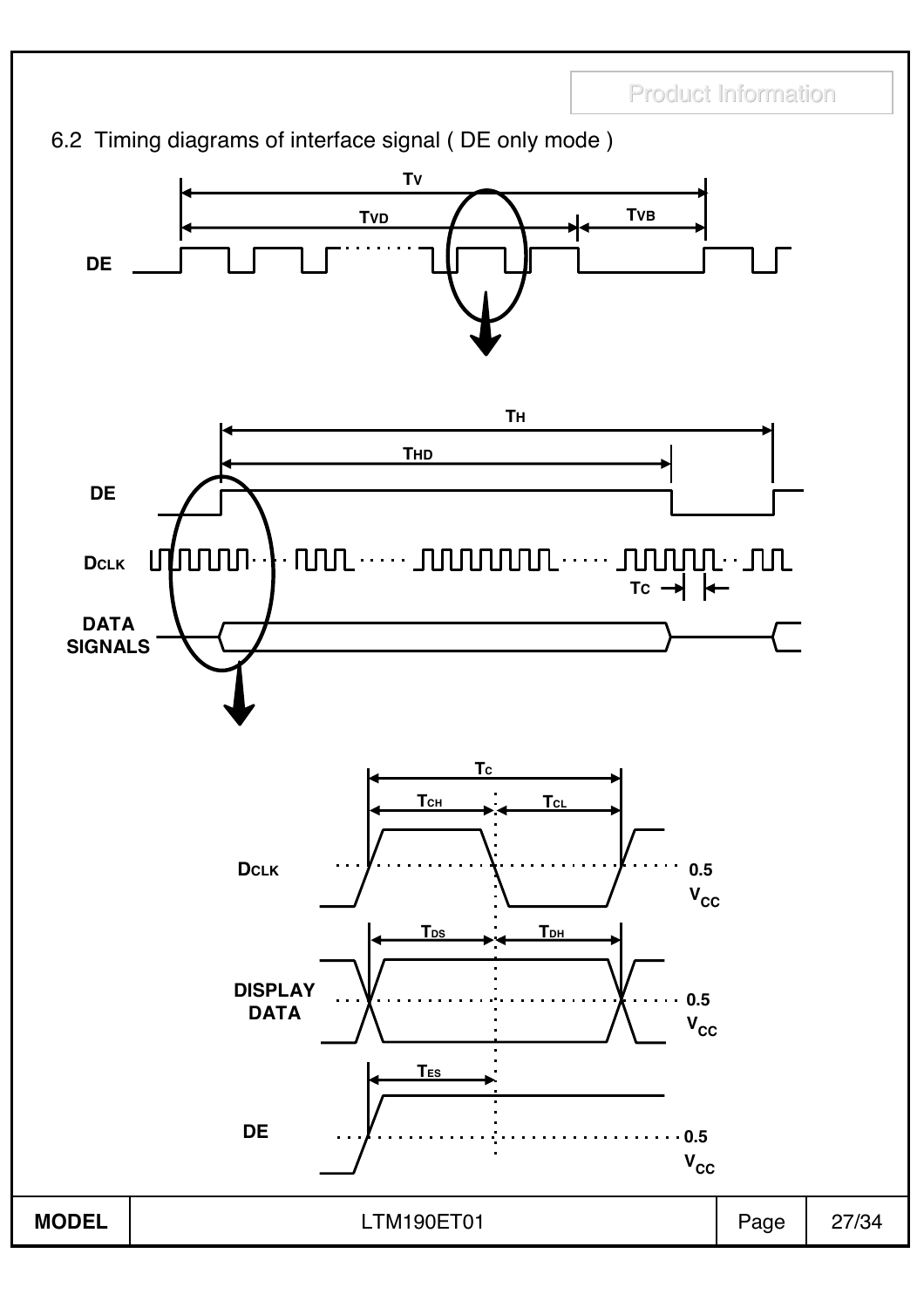#### 6.3 Power ON/OFF Sequence

To prevent a latch-up or DC operation of the LCD Module, the power on/off sequence should be as the diagram below.



- T1 :  $V_{DD}$  rising time from 10% to 90%
- T2 : The time from  $V_{DD}$  to valid data at power ON.
- T3 : The time from valid data off to  $V_{DD}$  off at power Off.
- T4 :  $V_{DD}$  off time for Windows restart
- T5 : The time from valid data to B/L enable at power ON.
- T6 : The time from valid data off to B/L disable at power Off.
- The supply voltage of the external system for the Module input should be the same as the definition of  $V_{DD}$ .
- Apply the lamp voltage within the LCD operation range. When the back light turns on before the LCD operation or the LCD turns off before the back light turns off, the display may momentarily show abnormal screen.
- In case of  $V_{DD} =$  off level, please keep the level of input signals low or keep a high impedance.
- T4 should be measured after the Module has been fully discharged between power off and on period.
- Interface signal should not be kept at high impedance when the power is on.

| <b>MODEL</b> | $\cdots$<br>90E<br>M1<br>v<br>- | _<br>. ~ ~<br>aue | የ/34<br>ററ<br>37.<br>--- |
|--------------|---------------------------------|-------------------|--------------------------|
|              |                                 |                   |                          |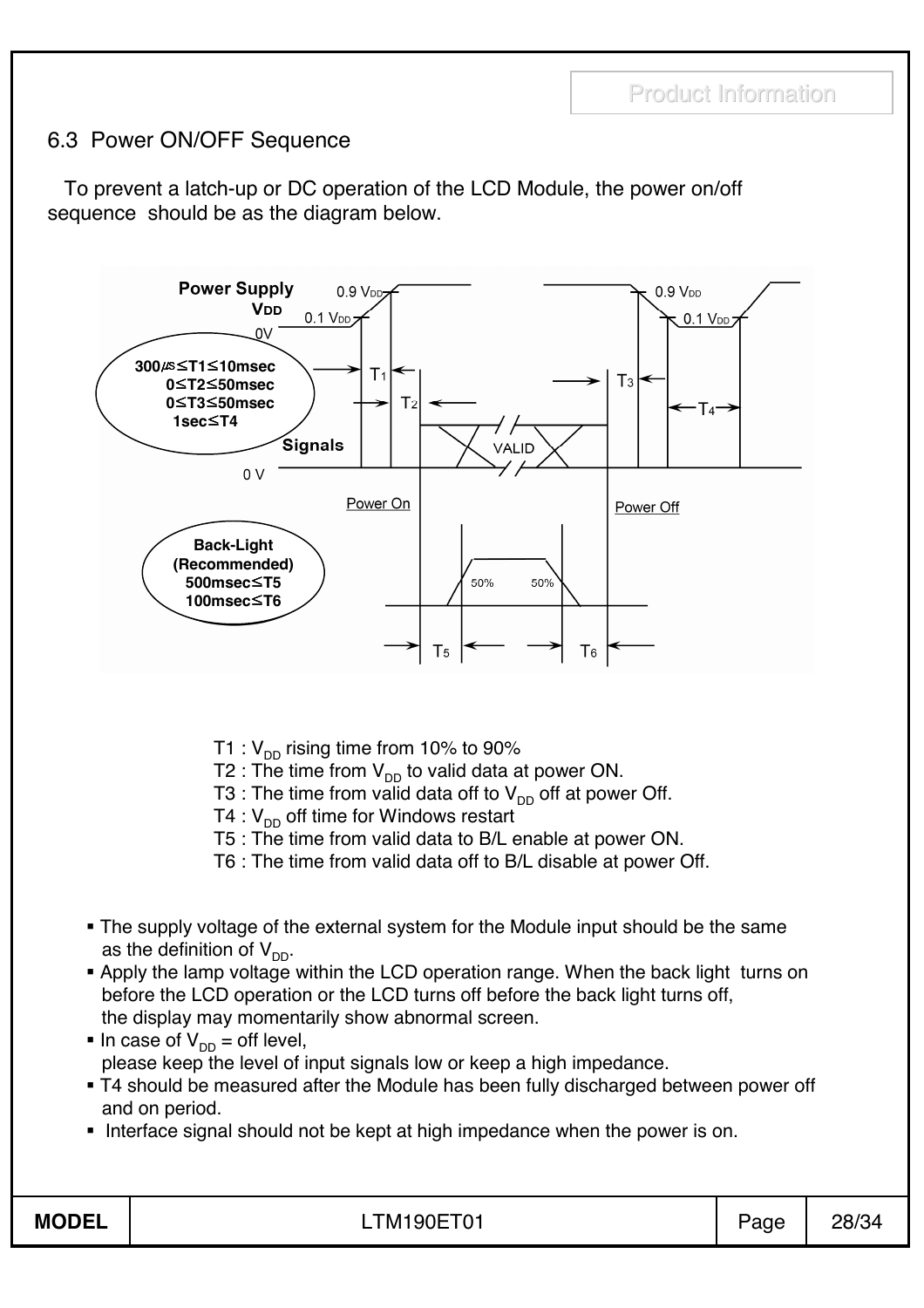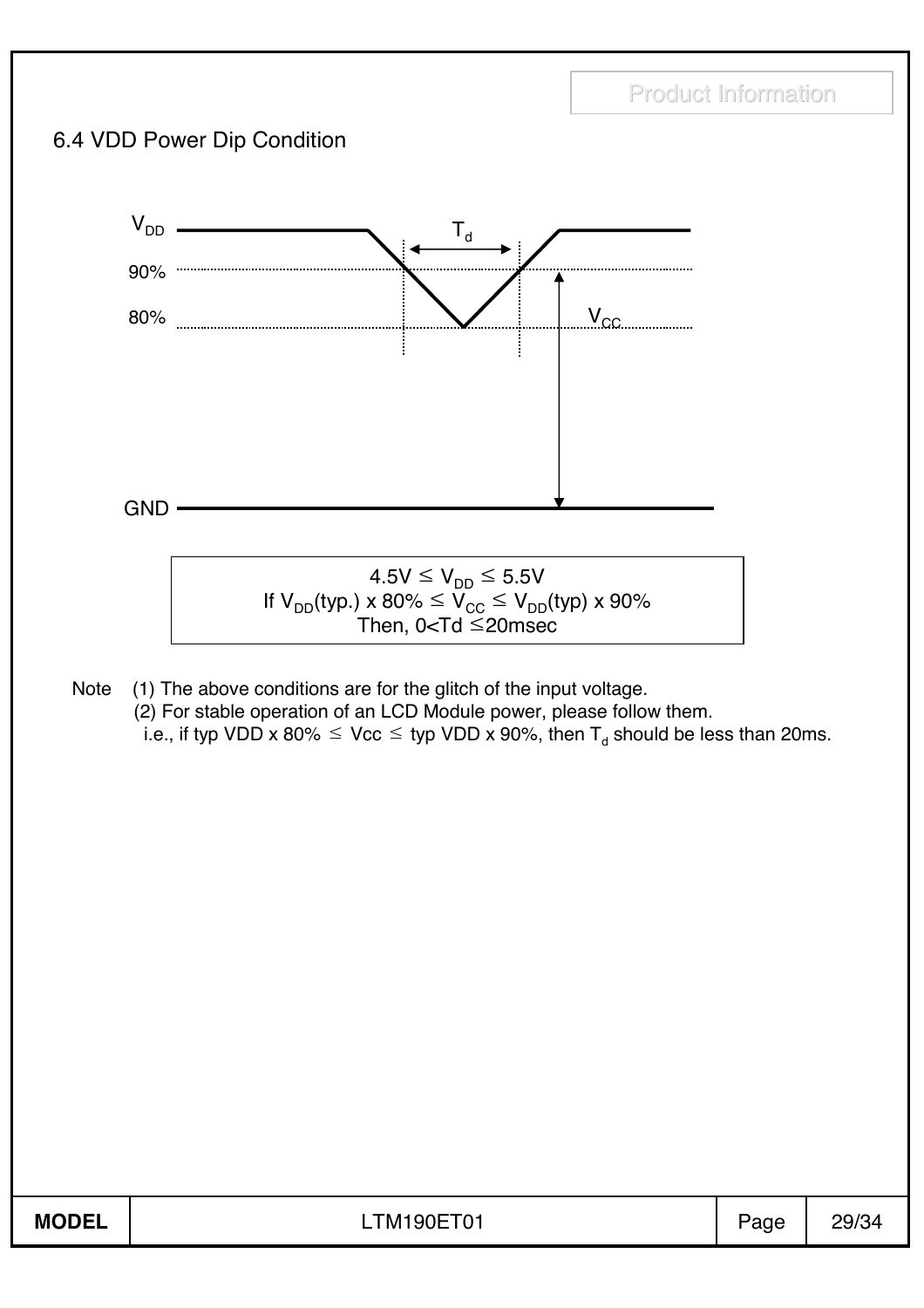# **7. Outline Dimension**

[ Refer to the next page ]

Product Information

| <b>MODEL</b> | LTM190ET01 | Page | 30/34 |
|--------------|------------|------|-------|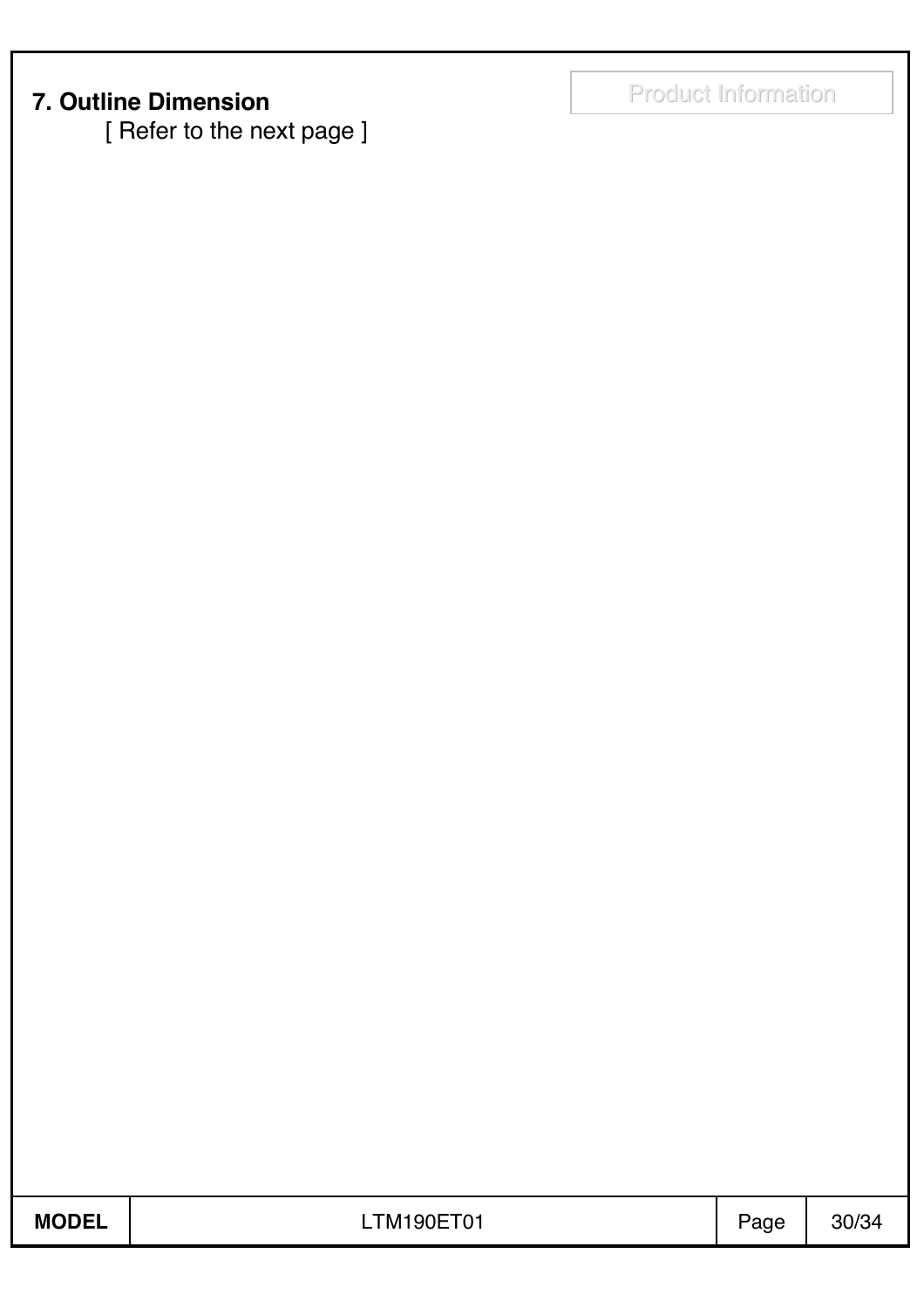Product Information

| <b>MODEL</b> | LTM190ET01 | Page | 31/34 |
|--------------|------------|------|-------|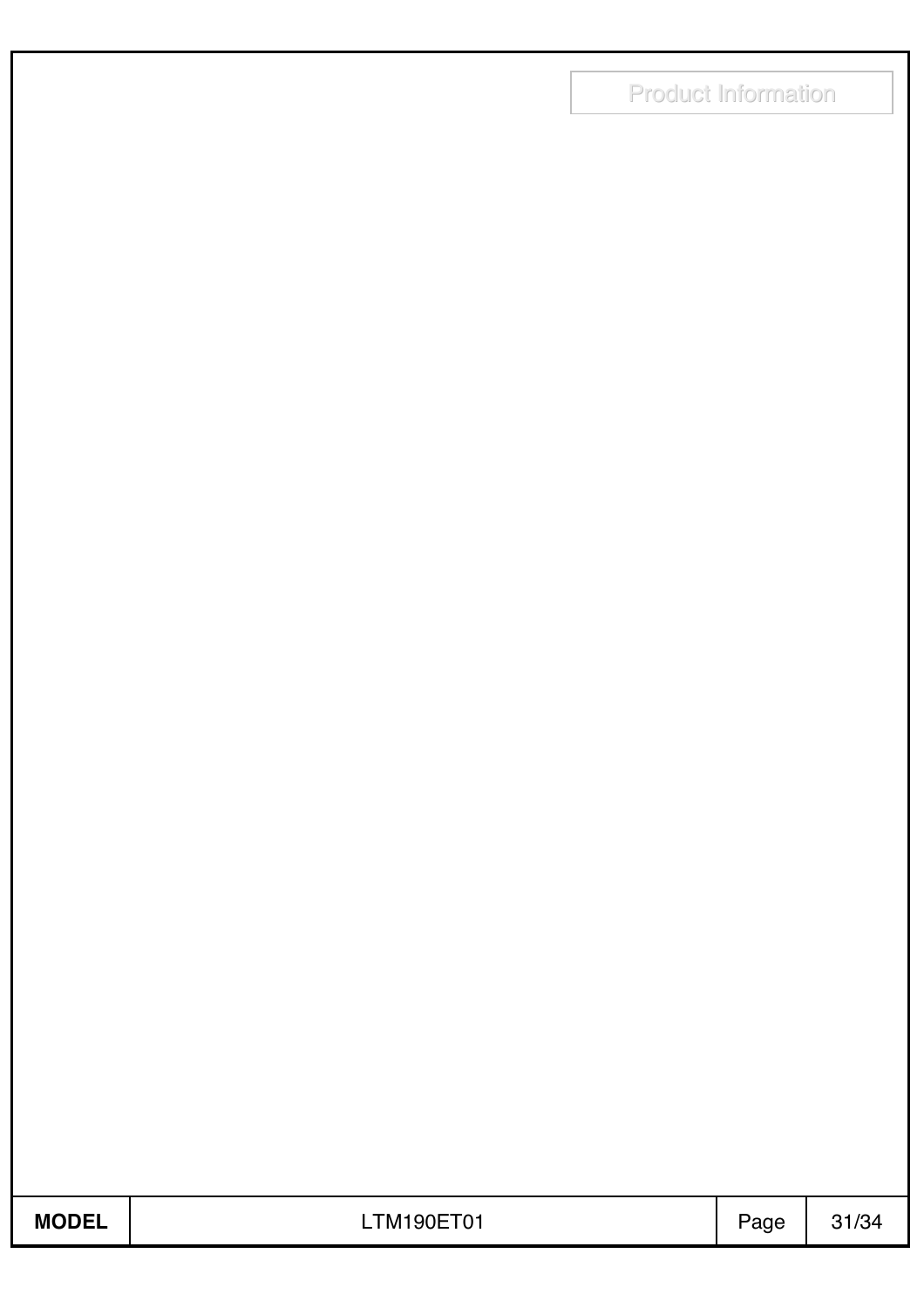# **8. General Precautions**

#### 8.1 Handling

- (a) When the module is assembled, it should be attached to the system firmly using all mounting holes. Be careful not to twist and bend the module.
- (b) Because the inverter uses high voltages, it should be disconnected from power source before it is assembled or disassembled.
- (c) Refrain from strong mechanical shock and / or any force to the module. In addition to damage, it may cause improper operation or damage to the module and CCFT back light.
- (d) Note that polarizer films are very fragile and could be damaged easily. Do not press or scratch the surface harder than a HB pencil lead.
- (e) Wipe off water droplets or oil immediately. If you leave the droplets for a long time, staining or discoloration may occur.
- (f) If the surface of the polarizer is dirty, clean it using absorbent cotton or soft cloth.
- (g) Desirable cleaners are water, IPA (Isopropyl Alcohol) or Hexane. Do not use Ketone type materials (ex. Acetone), Ethyl alcohol, Toluene, Ethyl acid or Methyl chloride. It might cause permanent damage to the polarizer due to chemical reaction.
- (h) If the liquid crystal material leaks from the panel, it should be kept away from the eyes or mouth . In case of contact with hands, legs or clothes, it must be washed away with soap thoroughly.
- (i) Protect the Module from static, or the CMOS Gate Array IC would be damaged.
- (j) Use finger-stalls with soft gloves in order to keep display clean during the incoming inspection and assembly process.
- (k) Do not disassemble the Module.
- (l) Do not pull or fold the lamp wire.
- (m) Do not adjust the variable resistor located on the Module.
- (n) Protection film for polarizer on the Module should be slowly peeled off just before use so that the electrostatic charge can be minimized.
- (o) Pins of I/F connector should not be touched directly with bare hands.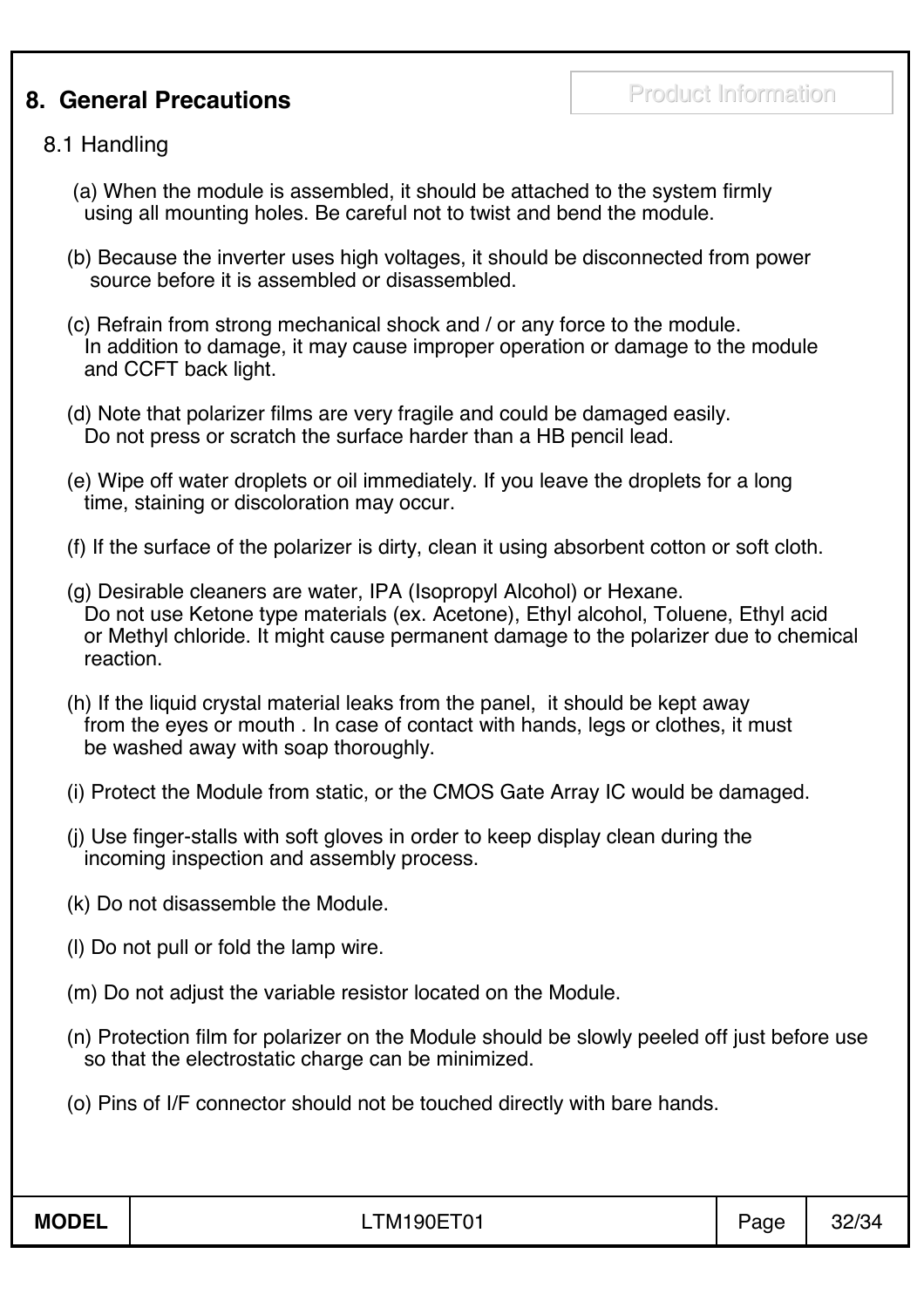#### 8.2 Storage

- (a) Do not leave the Module in high temperature, and high humidity for a long time. It is highly recommended to store the Module with temperature from 0 to  $35^{\circ}$ C and relative humidity of less than 70%.
- (b) Do not store the TFT-LCD Module in direct sunlight.
- (c) The Module should be stored in a dark place. It is prohibited to apply sunlight or fluorescent light in storing.

#### 8.3 Operation

- (a) Do not connect or disconnect the Module in the "Power On" condition.
- (b) Power supply should always be turned on/off by the item 6.3 "Power on/off sequence"
- (c) Module has high frequency circuits. Sufficient suppression to the electromagnetic interference should be done by system manufacturers. Grounding and shielding methods may be important to minimize the interference.
- (d) The cable between the back light connector and its inverter power supply should be connected directly with a minimized length. A longer cable between the back light and the inverter may cause lower luminance of lamp(CCFT) and may require higher startup voltage(Vs).
- 8.4 Operation Condition Guide
	- (a) The LCD product should be operated under normal conditions. Normal condition is defined as below;
		- Temperature :  $20\pm15^{\circ}$ C
		- Humidity :  $65\pm20\%$
		- Display pattern : continually changing pattern (Not stationary)
	- (b) If the product will be used in extreme conditions such as high temperature, humidity, display patterns or operation time etc.., It is strongly recommended to contact SEC for Application engineering advice. Otherwise, its reliability and function may not be guaranteed. Extreme conditions are commonly found at Airports, Transit Stations, Banks, Stock market, and Controlling systems.

| <b>MODEL</b> | <b>TM190ET01</b> | _<br>Page | 33/34 |
|--------------|------------------|-----------|-------|
|--------------|------------------|-----------|-------|